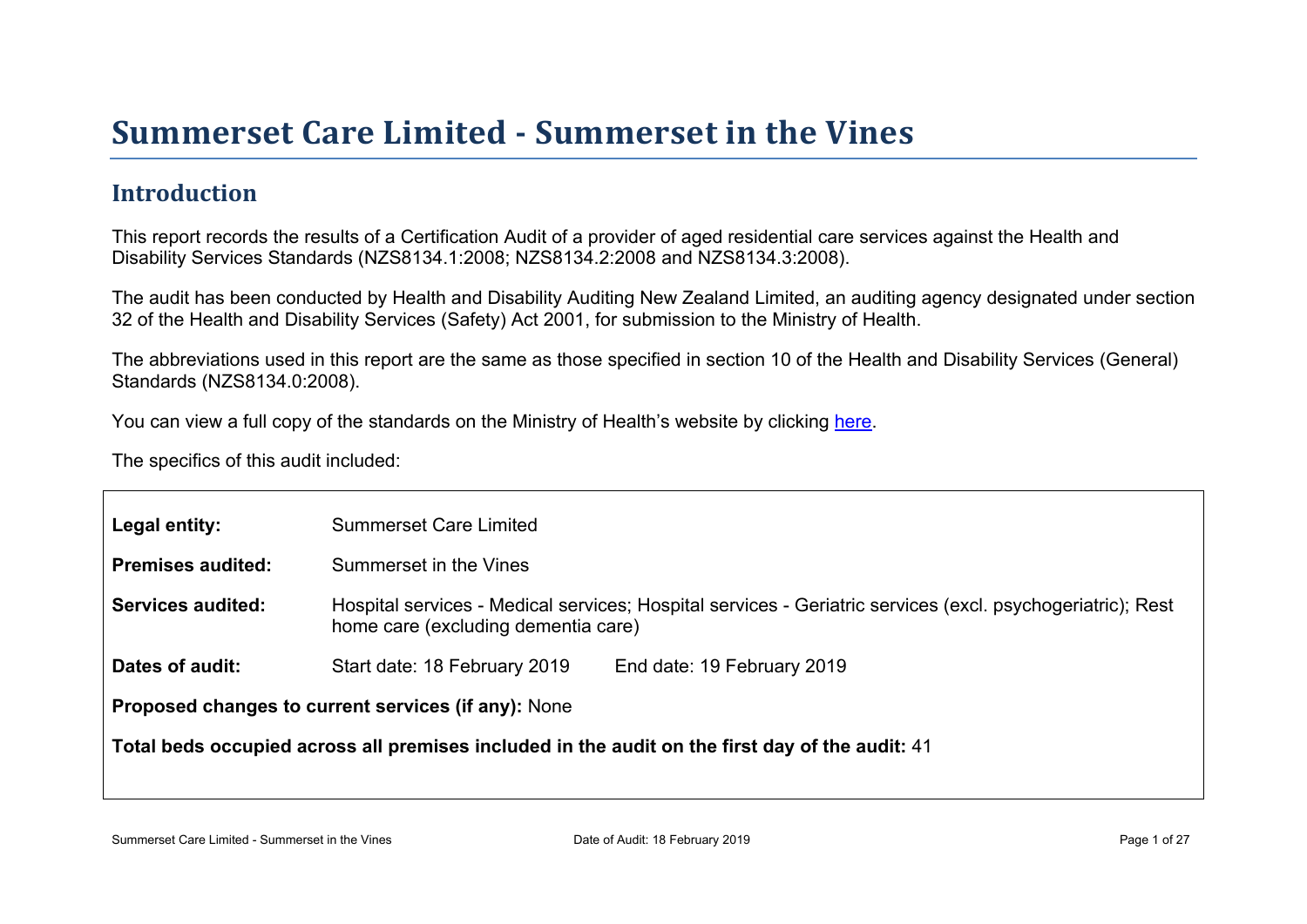## **Executive summary of the audit**

### **Introduction**

This section contains a summary of the auditors' findings for this audit. The information is grouped into the six outcome areas contained within the Health and Disability Services Standards:

- consumer rights
- organisational management
- continuum of service delivery (the provision of services)
- safe and appropriate environment
- restraint minimisation and safe practice
- infection prevention and control.

As well as auditors' written summary, indicators are included that highlight the provider's attainment against the standards in each of the outcome areas. The following table provides a key to how the indicators are arrived at.

#### **Key to the indicators**

| <b>Indicator</b> | <b>Description</b>                                                                                                                        | <b>Definition</b>                                                                       |
|------------------|-------------------------------------------------------------------------------------------------------------------------------------------|-----------------------------------------------------------------------------------------|
|                  | Includes commendable elements above the required<br>levels of performance                                                                 | All standards applicable to this service fully attained with<br>some standards exceeded |
|                  | No short falls                                                                                                                            | Standards applicable to this service fully attained                                     |
|                  | Some minor shortfalls but no major deficiencies and<br>required levels of performance seem achievable without<br>extensive extra activity | Some standards applicable to this service partially<br>attained and of low risk         |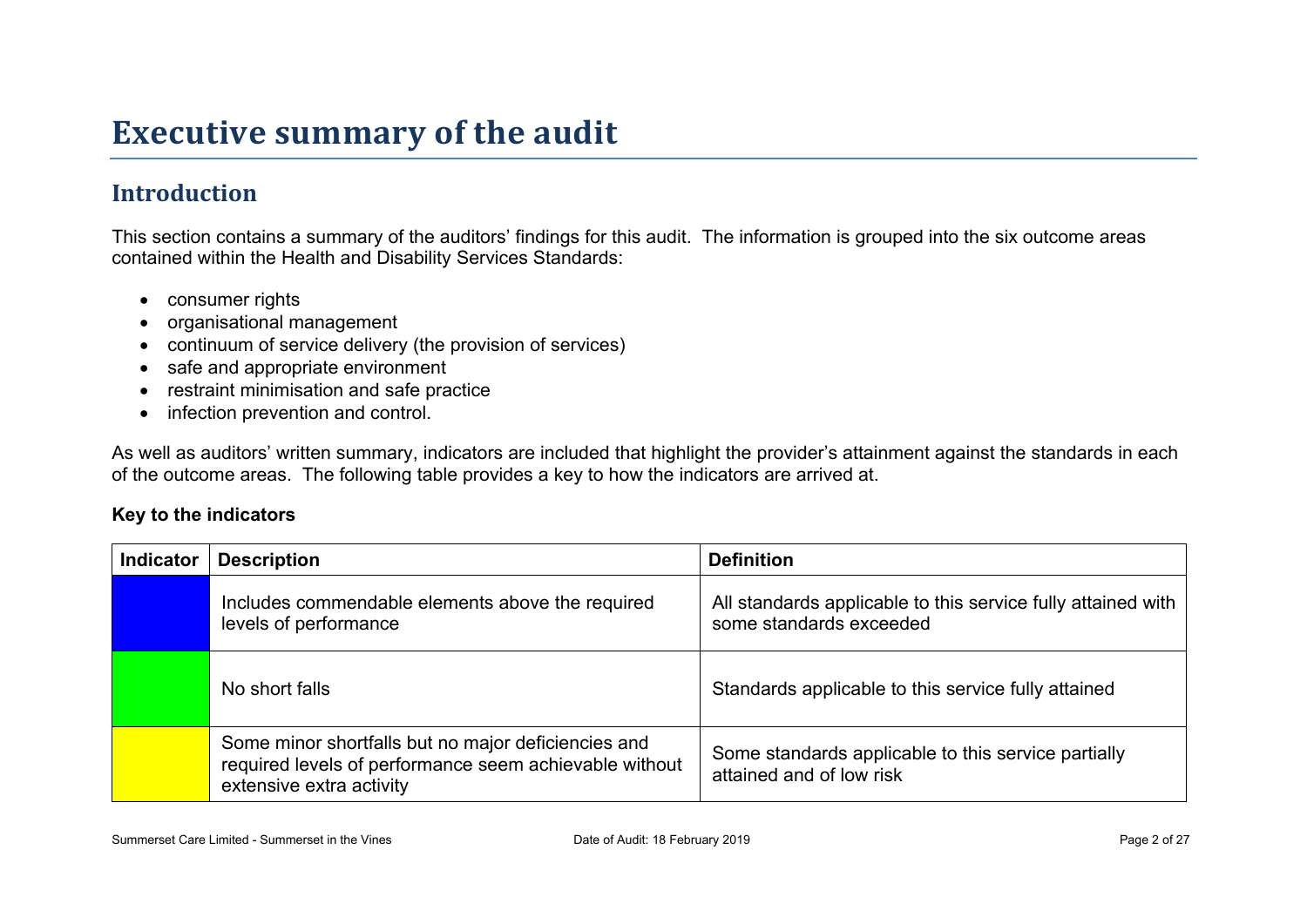| <b>Indicator</b> | <b>Description</b>                                                                              | <b>Definition</b>                                                                                                               |
|------------------|-------------------------------------------------------------------------------------------------|---------------------------------------------------------------------------------------------------------------------------------|
|                  | A number of shortfalls that require specific action to<br>address                               | Some standards applicable to this service partially<br>attained and of medium or high risk and/or unattained<br>and of low risk |
|                  | Major shortfalls, significant action is needed to achieve<br>the required levels of performance | Some standards applicable to this service unattained<br>and of moderate or high risk                                            |

#### **General overview of the audit**

Summerset in the Vines provides care to 43 residents at hospital and rest home level care. On the day of the audit there were 41 residents in total.

This certification audit was conducted against the relevant Health and Disability Standards and the contract with the district health board. The audit process included the review of policies and procedures, the review of residents and staff files, observations and interviews with residents, family, management, staff and a general practitioner.

The service is managed by a village manager who has been in the role for three years. The village manager is supported by a care centre manager who has been in the position since December 2017. The care centre manager is supported by the clinical nurse lead. Management are supported by a regional operations manager and regional quality manager. The residents and relatives interviewed spoke positively about the care and support provided.

There were four areas for improvement identified at this audit relating to care planning, hot water temperatures, first aid training and infection control meetings.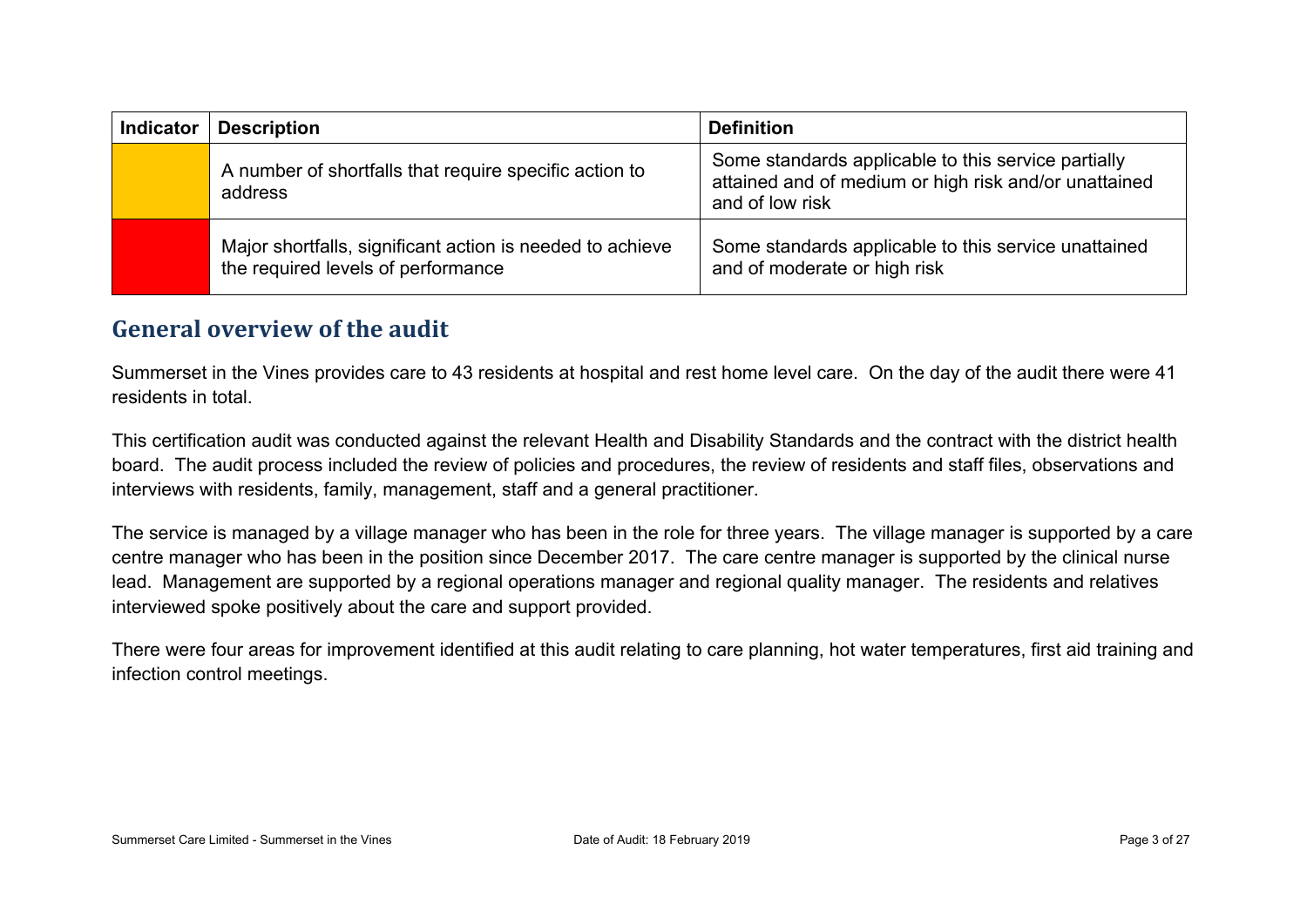#### **Consumer rights**

| Includes 13 standards that support an outcome where consumers receive safe services of an<br>appropriate standard that comply with consumer rights legislation. Services are provided in a<br>manner that is respectful of consumer rights, facilities, informed choice, minimises harm and<br>acknowledges cultural and individual values and beliefs. |  | Standards applicable<br>$\vert$ to this service fully<br>attained. |
|---------------------------------------------------------------------------------------------------------------------------------------------------------------------------------------------------------------------------------------------------------------------------------------------------------------------------------------------------------|--|--------------------------------------------------------------------|
|---------------------------------------------------------------------------------------------------------------------------------------------------------------------------------------------------------------------------------------------------------------------------------------------------------------------------------------------------------|--|--------------------------------------------------------------------|

The facility provides care in a way that focuses on the individual resident. There is a Māori health plan and cultural safety policy supporting practice. Cultural assessment is undertaken on admission and during the review process. The service functions in a way that complies with the Health and Disability Commissioner Code of Health and Disability Services Consumers' Rights (the Code). Information about the Code and related services is readily available to residents and families. Policies are available that support residents' rights. Residents and where appropriate their family/whānau are being provided with appropriate information to assist them to make informed choices and give informed consent. Care plans accommodate the choices of residents and/or their family. Complaints processes are being implemented and complaints and concerns are managed and documented. Residents and family interviewed verified ongoing involvement with community.

#### **Organisational management**

Includes 9 standards that support an outcome where consumers receive services that comply with legislation and are managed in a safe, efficient and effective manner.

Standards applicable to this service fully attained.

Summerset in the Vines implements a quality and risk management system that supports the provision of clinical care. Key components of the quality management system link to include monthly quality improvement meetings. Surveys and monthly resident meetings provide residents and families with an opportunity for feedback about the service. Quality performance is reported to staff at meetings and includes discussion about incidents, infections and internal audit results. There are human resources policies including recruitment, selection, orientation and staff training and development. The service has an orientation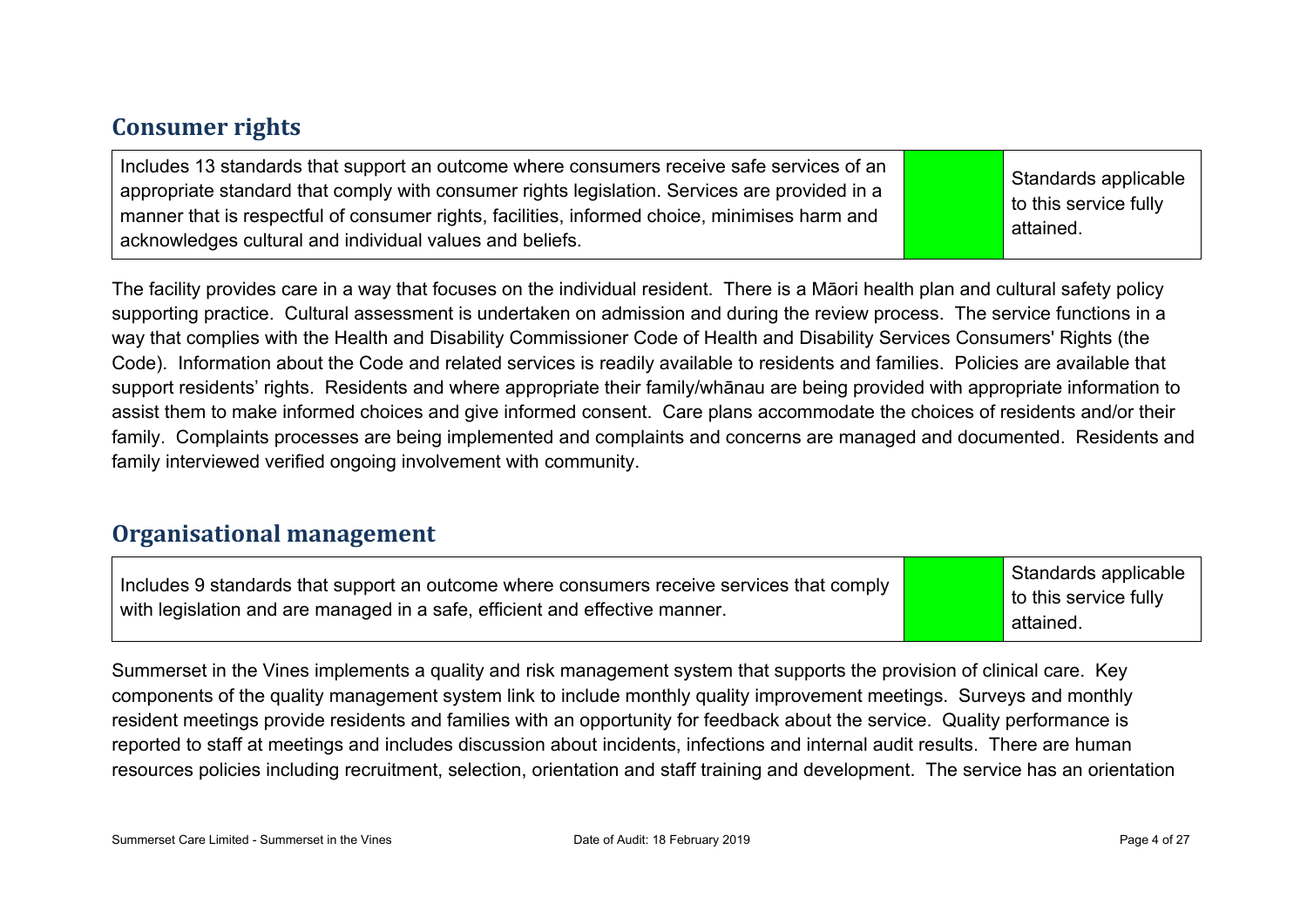programme that provides new staff with relevant information for safe work practice. There is an in-service training programme covering relevant aspects of care. There is a staffing policy in place.

#### **Continuum of service delivery**

Includes 13 standards that support an outcome where consumers participate in and receive timely assessment, followed by services that are planned, coordinated, and delivered in a timely and appropriate manner, consistent with current legislation.

Some standards applicable to this service partially attained and of low risk.

The service uses an electronic patient management system. There is a well-developed information pack available for residents and families/whānau at entry. Assessments, long-term care plans and evaluations were completed by the registered nurses and risk assessment tools and monitoring forms were available and implemented. A recreational therapist plans and implements the activity programme. The activities meet the individual recreational needs and preferences of the consumer groups. There are outings into the community and visiting entertainers. There are medicine management policies in place that meets legislative requirements. Staff responsible for the administration of medications completes annual medication competencies and education. The general practitioner reviews the medication charts three monthly. The food service is contracted to an external contract company. Resident's individual dietary needs were identified and accommodated. Staff have attended food safety and hygiene training.

#### **Safe and appropriate environment**

| Includes 8 standards that support an outcome where services are provided in a clean, safe<br>environment that is appropriate to the age/needs of the consumer, ensure physical privacy is<br>maintained, has adequate space and amenities to facilitate independence, is in a setting<br>appropriate to the consumer group and meets the needs of people with disabilities. |  | Some standards<br>applicable to this<br>service partially<br>attained and of low<br>risk. |
|-----------------------------------------------------------------------------------------------------------------------------------------------------------------------------------------------------------------------------------------------------------------------------------------------------------------------------------------------------------------------------|--|-------------------------------------------------------------------------------------------|
|-----------------------------------------------------------------------------------------------------------------------------------------------------------------------------------------------------------------------------------------------------------------------------------------------------------------------------------------------------------------------------|--|-------------------------------------------------------------------------------------------|

Summerset Care Limited - Summerset in the Vines Care Date of Audit: 18 February 2019 Page 5 of 27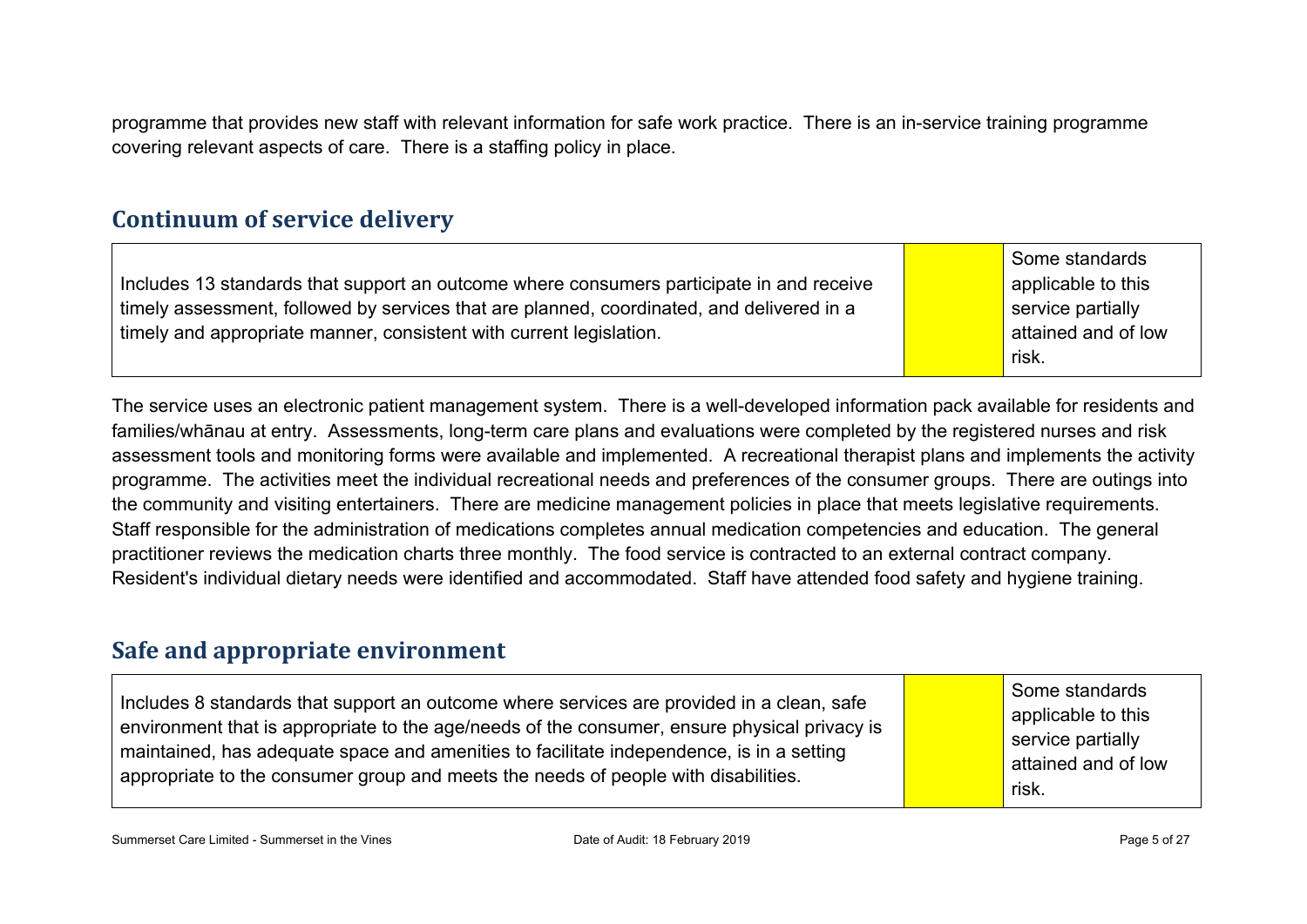There were documented processes for the management of waste and hazardous substances in place and incidents are reported in a timely manner. Chemicals were stored safely throughout the facility. The building has a current warrant of fitness. Resident bedrooms are spacious and personalised. There is a mix of bedrooms with ensuites, shared ensuites or access to communal toilet/showers. There was sufficient space to allow the movement of residents around the facility using mobility aids or lazy-boy chairs. The hallways and communal areas were spacious and accessible. The outdoor areas were safe and easily accessible and provide seating and shade. The service has implemented policies and procedures for civil defence and other emergencies and sixmonthly fire drills are conducted. All laundry and linen services are completed on-site. There is plenty of natural light in all rooms and the environment is comfortable with adequate ventilation and heating.

#### **Restraint minimisation and safe practice**

Includes 3 standards that support outcomes where consumers receive and experience services in the least restrictive and safe manner through restraint minimisation.

Standards applicable to this service fully attained.

Restraint minimisation and safe practice policies and procedures are in place to guide staff in the use of an approved enabler and/or restraint. Policy is aimed at using restraint only as a last resort. At the time of the audit there were eight residents assessed as requiring the use of restraint and five using enablers. Staff receive regular education and training on restraint minimisation.

#### **Infection prevention and control**

| Includes 6 standards that support an outcome which minimises the risk of infection to<br>consumers, service providers and visitors. Infection control policies and procedures are<br>practical, safe and appropriate for the type of service provided and reflect current accepted<br>good practice and legislative requirements. The organisation provides relevant education on<br>infection control to all service providers and consumers. Surveillance for infection is carried<br>out as specified in the infection control programme. |  | Some standards<br>applicable to this<br>service partially<br>attained and of low<br>risk. |
|----------------------------------------------------------------------------------------------------------------------------------------------------------------------------------------------------------------------------------------------------------------------------------------------------------------------------------------------------------------------------------------------------------------------------------------------------------------------------------------------------------------------------------------------|--|-------------------------------------------------------------------------------------------|
|----------------------------------------------------------------------------------------------------------------------------------------------------------------------------------------------------------------------------------------------------------------------------------------------------------------------------------------------------------------------------------------------------------------------------------------------------------------------------------------------------------------------------------------------|--|-------------------------------------------------------------------------------------------|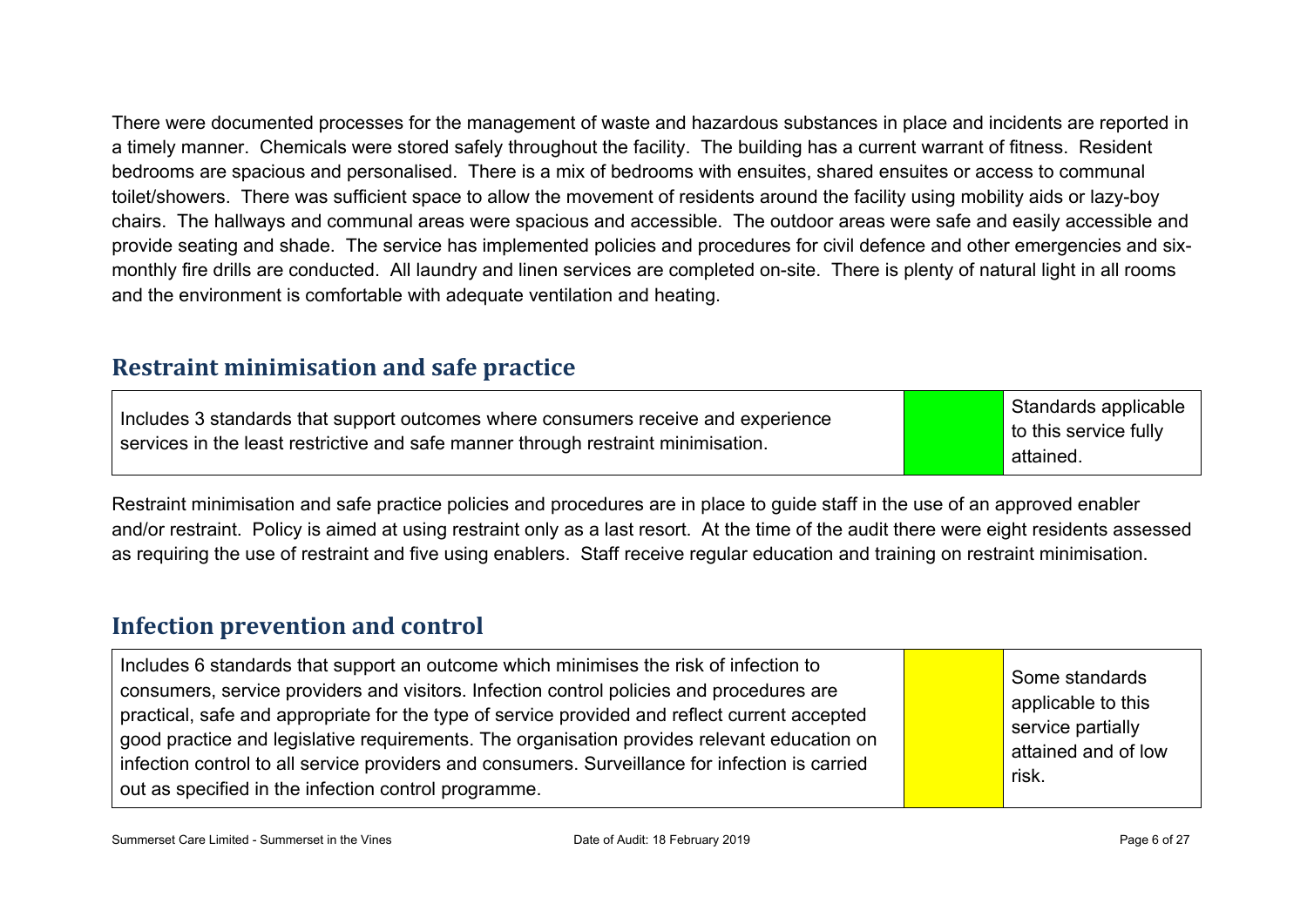The infection control programme is appropriate for the size and complexity of the service. The infection prevention and control coordinator and the care centre manager are responsible for coordinating and providing education and training to staff. Ongoing training occurs annually as part of the training calendar. Care plans include infection prevention and control interventions as appropriate. The infection control manual outlined the scope of the programme and included a comprehensive range of policies and guidelines. Surveillance programme is implemented including audits of the facility, hand hygiene and surveillance of infection control events and infections. The service engages in benchmarking with other Summerset facilities.

#### **Summary of attainment**

The following table summarises the number of standards and criteria audited and the ratings they were awarded.

| <b>Attainment</b><br>Rating | <b>Continuous</b><br>Improvement<br>(Cl) | <b>Fully Attained</b><br>(FA) | <b>Partially</b><br><b>Attained</b><br><b>Negligible Risk</b><br>(PA Negligible) | <b>Partially</b><br><b>Attained Low</b><br><b>Risk</b><br>(PA Low) | <b>Partially</b><br><b>Attained</b><br><b>Moderate Risk</b><br>(PA Moderate) | <b>Partially</b><br><b>Attained High</b><br><b>Risk</b><br>(PA High) | <b>Partially</b><br><b>Attained Critical</b><br><b>Risk</b><br>(PA Critical) |
|-----------------------------|------------------------------------------|-------------------------------|----------------------------------------------------------------------------------|--------------------------------------------------------------------|------------------------------------------------------------------------------|----------------------------------------------------------------------|------------------------------------------------------------------------------|
| <b>Standards</b>            |                                          | 46                            |                                                                                  |                                                                    |                                                                              |                                                                      |                                                                              |
| Criteria                    |                                          | 97                            |                                                                                  |                                                                    |                                                                              |                                                                      |                                                                              |

| <b>Attainment</b><br>Rating | <b>Unattained</b><br>Negligible Risk<br>(UA Negligible) | <b>Unattained Low</b><br><b>Risk</b><br>(UA Low) | <b>Unattained</b><br><b>Moderate Risk</b><br>(UA Moderate) | <b>Unattained High</b><br><b>Risk</b><br>(UA High) | <b>Unattained</b><br><b>Critical Risk</b><br>(UA Critical) |
|-----------------------------|---------------------------------------------------------|--------------------------------------------------|------------------------------------------------------------|----------------------------------------------------|------------------------------------------------------------|
| <b>Standards</b>            |                                                         |                                                  |                                                            |                                                    |                                                            |
| <b>Criteria</b>             |                                                         |                                                  |                                                            |                                                    |                                                            |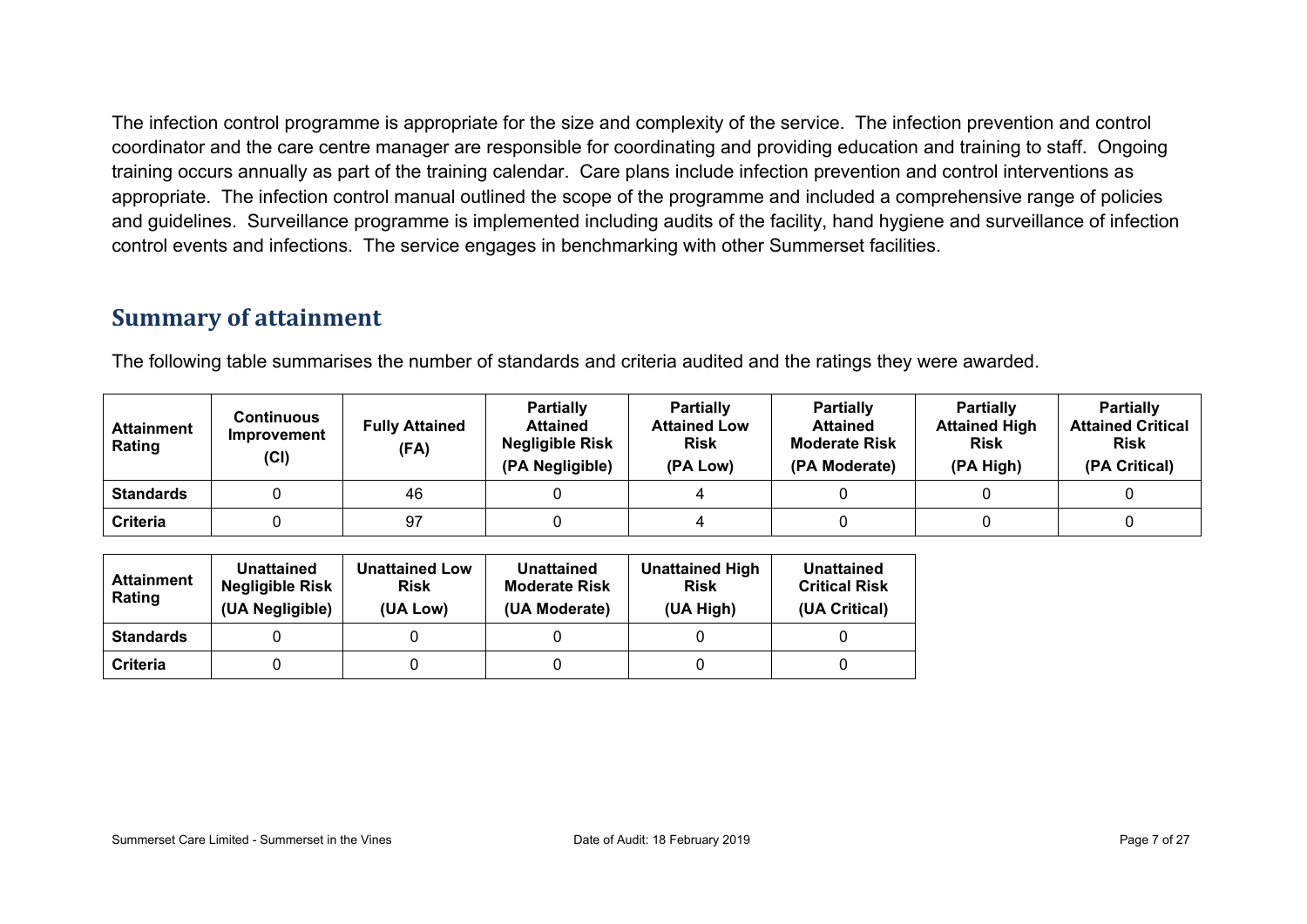# Attainment against the Health and Disability Ser vices Standar ds

The following table contains the results of all the standards assessed by the auditors at this audit. Depending on the services they provide, not all standards are relevant to all providers and not all standards are assessed at every audit.

Please note that Standard 1.3.3: Service Provision Requirements has been removed from this report, as it includes information specific to the healthcare of individual residents. Any corrective actions required relating to this standard, as a result of this audit. are retained and displayed in the next section.

For more information on the standards, please click [here](http://www.health.govt.nz/our-work/regulation-health-and-disability-system/certification-health-care-services/health-and-disability-services-standards).

For more information on the different types of audits and what they cover please click [here.](http://www.health.govt.nz/your-health/services-and-support/health-care-services/services-older-people/rest-home-certification-and-audits)

| Standard with desired<br>outcome                                                                                                                                                                                  | Attainment<br>Rating | <b>Audit Evidence</b>                                                                                                                                                                                                                                                                                                                                                                                                                                                                                                                                                                                                                                                                                                                                                                                       |
|-------------------------------------------------------------------------------------------------------------------------------------------------------------------------------------------------------------------|----------------------|-------------------------------------------------------------------------------------------------------------------------------------------------------------------------------------------------------------------------------------------------------------------------------------------------------------------------------------------------------------------------------------------------------------------------------------------------------------------------------------------------------------------------------------------------------------------------------------------------------------------------------------------------------------------------------------------------------------------------------------------------------------------------------------------------------------|
| Standard 1.1.1: Consumer<br><b>Rights During Service Delivery</b><br>Consumers receive services in<br>accordance with consumer<br>rights legislation.                                                             | FA.                  | Discussions with 11 care staff (six caregivers, four registered nurses (RN) including the clinical nurse lead<br>and one activities coordinator) confirmed their familiarity with the Health and Disability Commissioner<br>(HDC) Code of Health and Disability Services Consumers' Rights (the Code). Four residents (two rest<br>home and two hospital) and seven relatives (four rest home and three hospital) were interviewed and<br>confirmed the services being provided are in line with the Code. Observation during the audit confirmed<br>this in practice.                                                                                                                                                                                                                                      |
| Standard 1.1.10: Informed<br>Consent<br>Consumers and where<br>appropriate their<br>$% = 0$ of choice are<br>provided with the information<br>they need to make informed<br>choices and give informed<br>consent. | FA                   | Informed consent processes were discussed with residents and families on admission. Written general and<br>specific consents were evident in the seven resident records (three rest home residents and four hospital<br>level residents). Caregivers, RNs, clinical nurse lead and the care centre manager interviewed, confirmed<br>consent is obtained when delivering cares. Resuscitation orders are appropriately signed by the resident<br>and general practitioner (GP) and discussion with the family is documented. Advance care plans were<br>signed for separately. Discussion with family members identified that the service actively involves them in<br>decisions that affect their relative's lives. Seven long-term admission agreements were sighted and had<br>been signed on admission. |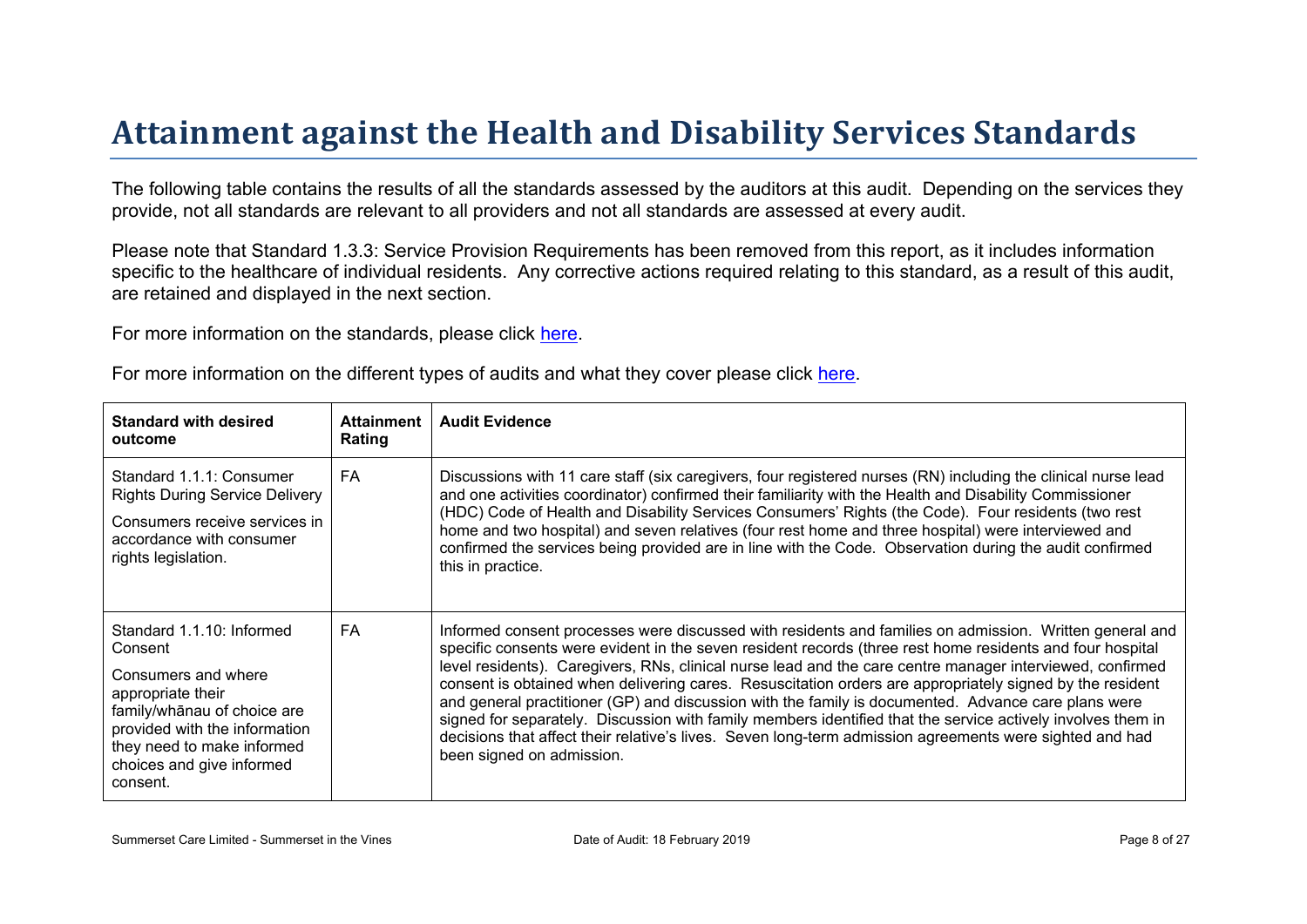| Standard 1.1.11: Advocacy<br><b>And Support</b><br>Service providers recognise<br>and facilitate the right of<br>consumers to<br>advocacy/support persons of<br>their choice.       | FA        | Residents are provided with a copy of the Code on entry to the service. Residents interviewed confirmed<br>they are aware of their right to access independent advocacy services and advocacy pamphlets are<br>available at reception. Discussions with relatives confirmed the service provides opportunities for the<br>family/enduring power of attorney (EPOA) to be involved in decisions. The resident files include<br>information on residents' family/whanau and chosen social networks.                                                                                                                                                                                                                                                                                                                                                                                                                                                                                                                                                                                                                                                                                                                                        |
|-------------------------------------------------------------------------------------------------------------------------------------------------------------------------------------|-----------|------------------------------------------------------------------------------------------------------------------------------------------------------------------------------------------------------------------------------------------------------------------------------------------------------------------------------------------------------------------------------------------------------------------------------------------------------------------------------------------------------------------------------------------------------------------------------------------------------------------------------------------------------------------------------------------------------------------------------------------------------------------------------------------------------------------------------------------------------------------------------------------------------------------------------------------------------------------------------------------------------------------------------------------------------------------------------------------------------------------------------------------------------------------------------------------------------------------------------------------|
| Standard 1.1.12: Links With<br>Family/Whanau And Other<br><b>Community Resources</b><br>Consumers are able to<br>maintain links with their<br>family/whanau and their<br>community. | <b>FA</b> | Residents and relatives interviewed confirmed open visiting. Visitors were observed coming and going<br>during the audit. Activities programmes include opportunities to attend events outside of the facility<br>including activities of daily living, for example, shopping and attending cafés and restaurants. Interview<br>with staff, residents and relatives informed residents are supported and encouraged to remain involved in<br>the community and external groups. Relatives and friends are encouraged to be involved with the service<br>and care.                                                                                                                                                                                                                                                                                                                                                                                                                                                                                                                                                                                                                                                                        |
| Standard 1.1.13: Complaints<br>Management<br>The right of the consumer to<br>make a complaint is<br>understood, respected, and<br>upheld.                                           | FA        | The organisational complaints policy states that the village manager has overall responsibility for ensuring<br>all complaints (verbal or written) are fully documented and investigated. A complaints procedure is<br>provided to residents within the information pack at entry. Feedback forms are available for<br>residents/relatives in various places around the facility. There is an electronic complaint register that<br>includes relevant information regarding the complaint. The number of complaints received each month is<br>reported monthly to staff via the various meetings. There have been nine complaints received (seven in<br>2018 and two in 2019 year to date) relating to the care centre since the last audit. Eight complaints<br>reviewed included follow-up meetings and letters, resolutions were completed within the required<br>timeframes and one is still ongoing.<br>Two complaints made in April and May 2018 were made through the HDC, the service has completed<br>investigations for both complaints with no further action required for one of the complaints, an HDC letter<br>on 3 July 2018 confirming this and the other complaint is ongoing with the last update on 25 January 2019. |
| Standard 1.1.2: Consumer<br><b>Rights During Service Delivery</b><br>Consumers are informed of<br>their rights.                                                                     | FA        | The service provides information to residents that include the Code, complaints and advocacy. Information<br>is given to the family or the enduring power of attorney (EPOA) to read to and/or discuss with the resident.<br>Residents and relatives interviewed identified they are well informed about the Code of Rights. Monthly<br>resident meetings provide the opportunity to raise concerns. An annual residents/relatives survey is<br>completed. Staff receive training about the Code, which was last completed in August 2018                                                                                                                                                                                                                                                                                                                                                                                                                                                                                                                                                                                                                                                                                                |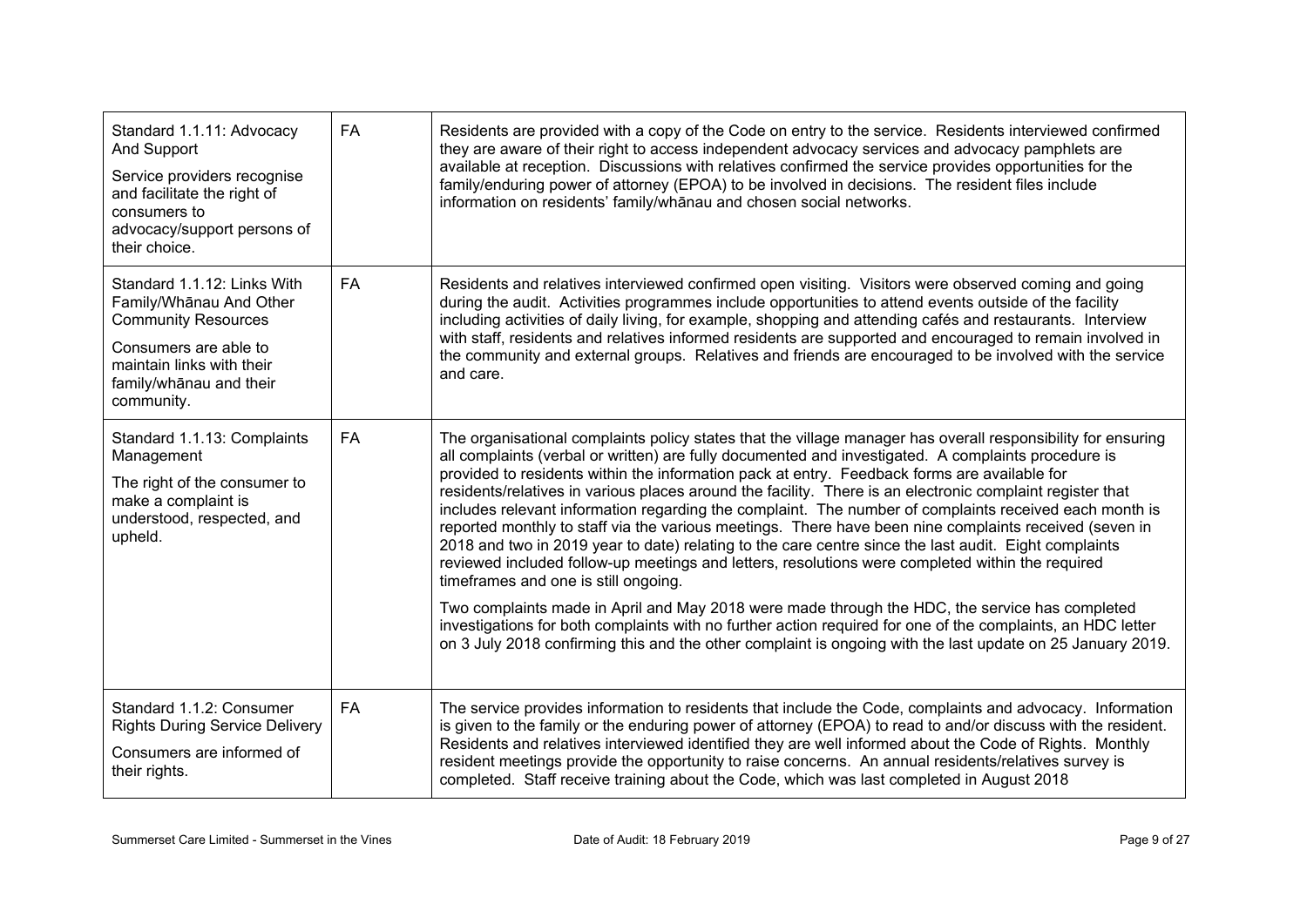| Standard 1.1.3:<br>Independence, Personal<br>Privacy, Dignity, And Respect<br>Consumers are treated with<br>respect and receive services<br>in a manner that has regard<br>for their dignity, privacy, and<br>independence.                              | <b>FA</b> | Staff interviewed could describe the procedures for maintaining confidentiality of resident records,<br>resident's privacy and dignity. House rules and a code of conduct are signed by staff at commencement of<br>employment. Contact details of spiritual/religious advisors are available. Resident files include cultural and<br>spiritual values. Residents and relatives interviewed reported that residents can choose to engage in<br>activities and access community resources. Staff attend education and training on abuse and neglect.                                                                                                                               |
|----------------------------------------------------------------------------------------------------------------------------------------------------------------------------------------------------------------------------------------------------------|-----------|-----------------------------------------------------------------------------------------------------------------------------------------------------------------------------------------------------------------------------------------------------------------------------------------------------------------------------------------------------------------------------------------------------------------------------------------------------------------------------------------------------------------------------------------------------------------------------------------------------------------------------------------------------------------------------------|
| Standard 1.1.4: Recognition<br>Of Māori Values And Beliefs<br>Consumers who identify as<br>Māori have their health and<br>disability needs met in a<br>manner that respects and<br>acknowledges their individual<br>and cultural, values and<br>beliefs. | <b>FA</b> | Summerset in the Vines has a Māori health plan that includes a description of how they achieve the<br>requirements set out in the contract. There are supporting policies that provide recognition of Māori values<br>and beliefs and identify culturally safe practices for Māori. There was one resident who identified as Māori<br>at the time of the audit. The resident's file was reviewed and included Māori cultures and preferences.<br>Links are established with local lwi and other community representative groups. Cultural needs are<br>addressed in the care plan. Staff interviewed could describe how they can ensure they meet the cultural<br>needs of Māori. |
| Standard 1.1.6: Recognition<br>And Respect Of The<br>Individual's Culture, Values,<br><b>And Beliefs</b><br>Consumers receive culturally<br>safe services which recognise<br>and respect their ethnic,<br>cultural, spiritual values, and<br>beliefs.    | <b>FA</b> | An initial care planning meeting is carried out where the resident and/or whanau as appropriate/able are<br>invited to be involved. Individual beliefs or values are further discussed and incorporated into the care<br>plan. Six-monthly multidisciplinary team meetings occur to assess if needs are being met. Family are<br>invited to attend. Discussion with relatives confirmed values and beliefs are considered. Residents<br>interviewed confirmed that staff consider their culture and values.                                                                                                                                                                       |
| Standard 1.1.7: Discrimination<br>Consumers are free from any<br>discrimination, coercion,<br>harassment, sexual, financial,<br>or other exploitation.                                                                                                   | <b>FA</b> | Staff job descriptions include responsibilities and staff sign a copy on employment. The quality<br>improvement meetings occur monthly and include discussions on professional boundaries and concerns as<br>they arise. Management provide guidelines and mentoring for specific situations. Interviews with the<br>village manager, care centre manager, clinical nurse lead and RNs confirmed an awareness of professional<br>boundaries.                                                                                                                                                                                                                                      |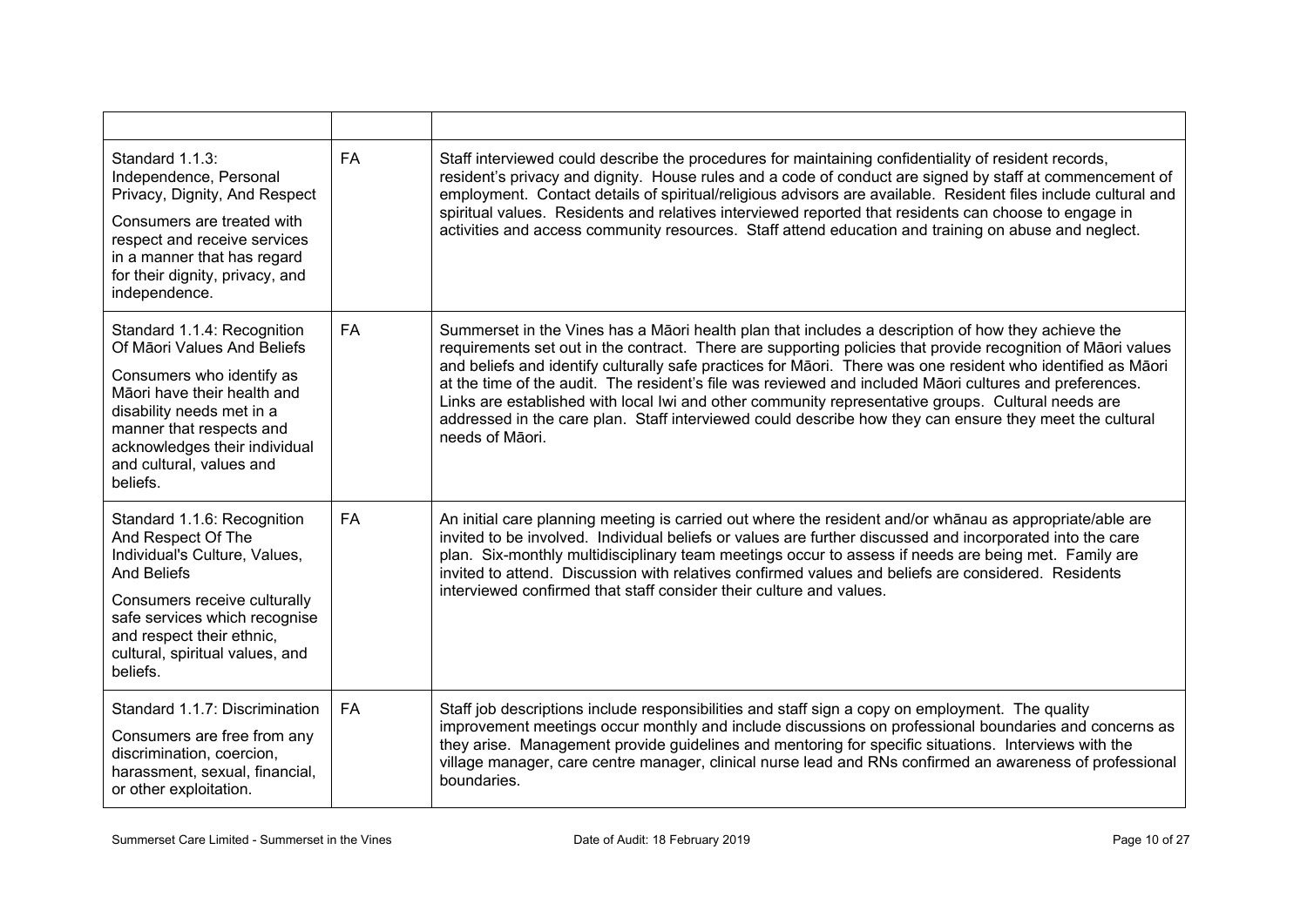| Standard 1.1.8: Good Practice<br>Consumers receive services<br>of an appropriate standard.                                                                                | <b>FA</b> | Residents and relatives interviewed spoke very positively about the care and support provided. Staff have<br>a sound understanding of principles of aged care and stated that they feel supported by the village<br>manager, care centre manager and clinical nurse lead. All Summerset facilities have a master copy of<br>policies which have been developed in line with current accepted best practice and are reviewed regularly.<br>The content of policy and procedures are sufficiently detailed to allow effective implementation by staff.<br>There is a quality improvement programme that includes performance monitoring against clinical indicators<br>and benchmarking against like services within the group as well as other external aged care providers.<br>There is a culture of ongoing staff development with an in-service programme being implemented. There is<br>evidence of education being supported outside of the training plan. There are implemented competencies<br>for caregivers and RNs including but not limited to: insulin administration, medication, wound care and<br>manual handling. RNs have access to external training. A strong teamwork approach, encouraged by<br>positive leadership and regular team building events fosters a culture of good practice. |
|---------------------------------------------------------------------------------------------------------------------------------------------------------------------------|-----------|--------------------------------------------------------------------------------------------------------------------------------------------------------------------------------------------------------------------------------------------------------------------------------------------------------------------------------------------------------------------------------------------------------------------------------------------------------------------------------------------------------------------------------------------------------------------------------------------------------------------------------------------------------------------------------------------------------------------------------------------------------------------------------------------------------------------------------------------------------------------------------------------------------------------------------------------------------------------------------------------------------------------------------------------------------------------------------------------------------------------------------------------------------------------------------------------------------------------------------------------------------------------------------------------------------------|
| Standard 1.1.9:<br>Communication<br>Service providers<br>communicate effectively with<br>consumers and provide an<br>environment conducive to<br>effective communication. | <b>FA</b> | Residents and family members stated they were welcomed on entry and were given time and explanation<br>about services and procedures. Family members interviewed also stated they are informed of changes in<br>the health status of residents and incidents/accidents and twelve incident forms sampled confirmed this.<br>Resident/relative meetings are held monthly. The village manager and the care centre manager have an<br>open-door policy. Residents and family are advised in writing of their eligibility and the process to become<br>a subsidised resident should they wish to do so. The service has policies and procedures available for<br>access to interpreter services for residents (and their family/whānau). If residents or family/whānau have<br>difficulty with written or spoken English, the interpreter services are made available.                                                                                                                                                                                                                                                                                                                                                                                                                                          |
| Standard 1.2.1: Governance<br>The governing body of the<br>organisation ensures services<br>are planned, coordinated, and<br>appropriate to the needs of<br>consumers.    | FA        | Summerset in the Vines provides care for up to 43 residents at hospital and rest home level care. On the<br>day of the audit, there were 41 residents in total, 19 residents at rest home level, including one resident<br>under the age of 65 and 22 residents at hospital level, including one resident on an intermediate care<br>contract. All other residents were under the aged residential related care (ARRC) contract. All 43 beds are<br>identified as dual-purpose.<br>The Summerset Group Limited Board of Directors have overall financial and governance responsibility and<br>there is a company strategic business plan in place. Summerset in the Vines has a site-specific business<br>plan and goals that is developed in consultation with the village manager, clinical centre manager and<br>regional operations manager. The 2019 business plan was in place and there is a full evaluation at the<br>end of the year. The 2018 evaluation was sighted as reviewed.                                                                                                                                                                                                                                                                                                                  |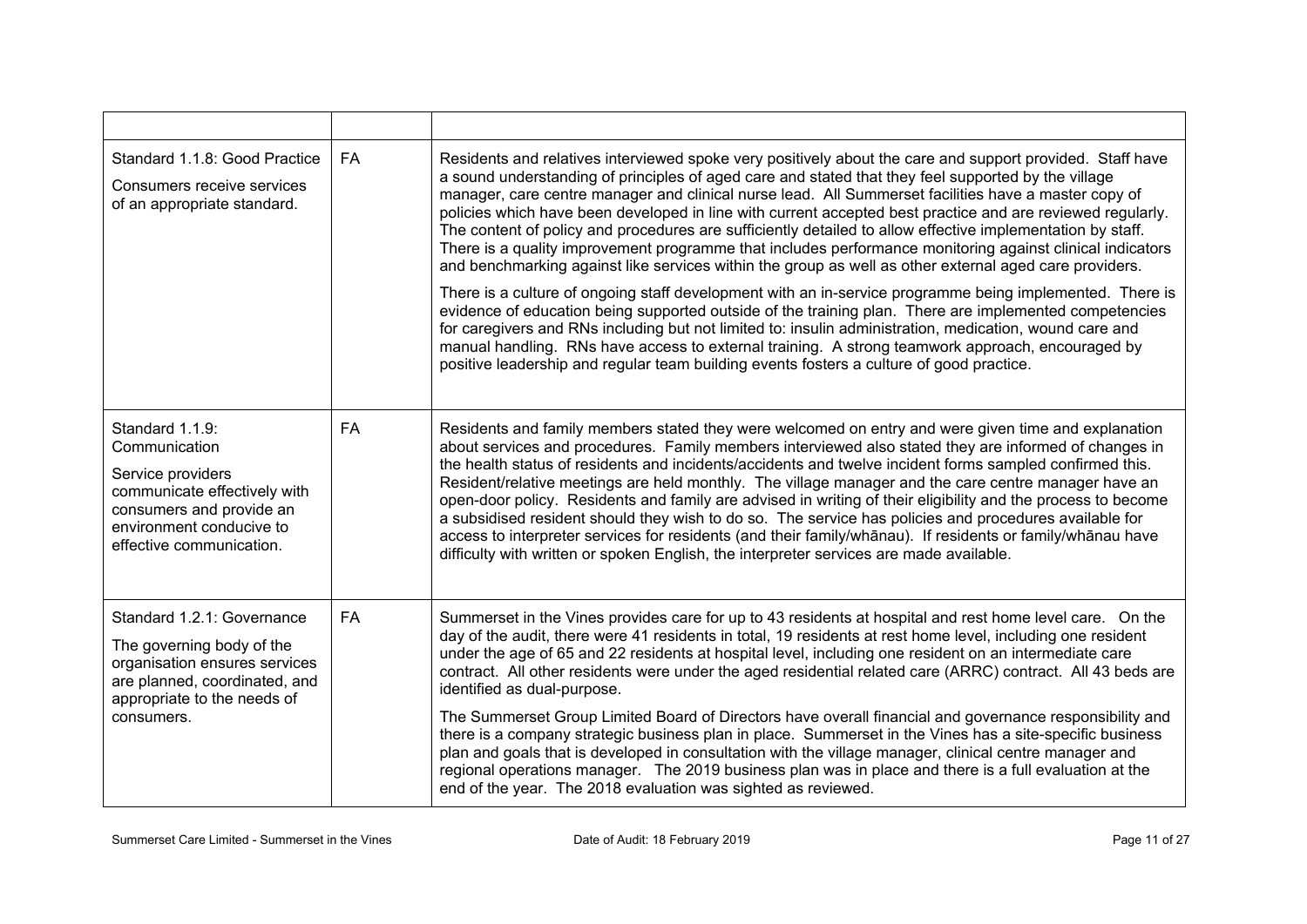|                                                                                                                                                                                                                                                                 |           | The village manager (non-clinical) has been in the role for three years and has been with Summerset in the<br>Vines for five years. The village manager is supported by a care centre manager and a clinical nurse lead.<br>The care centre manager has been in the position since December 2017 and has considerable background<br>in the health industry (including DHB and aged care). The clinical nurse lead has been in the role for three<br>months. There is a regional operations manager and regional quality manager (present at the time of the<br>audit) who are available to support the facility and staff.<br>The village manager and care centre manager have attended at least eight hours of leadership<br>professional development relevant to the role.                                                                                                                                                                                                                                                                                                                                                                                                                                                                                                      |
|-----------------------------------------------------------------------------------------------------------------------------------------------------------------------------------------------------------------------------------------------------------------|-----------|-----------------------------------------------------------------------------------------------------------------------------------------------------------------------------------------------------------------------------------------------------------------------------------------------------------------------------------------------------------------------------------------------------------------------------------------------------------------------------------------------------------------------------------------------------------------------------------------------------------------------------------------------------------------------------------------------------------------------------------------------------------------------------------------------------------------------------------------------------------------------------------------------------------------------------------------------------------------------------------------------------------------------------------------------------------------------------------------------------------------------------------------------------------------------------------------------------------------------------------------------------------------------------------|
| Standard 1.2.2: Service<br>Management<br>The organisation ensures the<br>day-to-day operation of the<br>service is managed in an<br>efficient and effective manner<br>which ensures the provision of<br>timely, appropriate, and safe<br>services to consumers. | <b>FA</b> | During a temporary absence, the care centre manager will cover the village manager's role. The regional<br>quality manager provides oversight and support. The audit confirmed the service has operational<br>management strategies and a quality improvement programme to minimise risk of unwanted events.                                                                                                                                                                                                                                                                                                                                                                                                                                                                                                                                                                                                                                                                                                                                                                                                                                                                                                                                                                      |
| Standard 1.2.3: Quality And<br><b>Risk Management Systems</b><br>The organisation has an<br>established, documented, and<br>maintained quality and risk<br>management system that<br>reflects continuous quality<br>improvement principles.                     | <b>FA</b> | Summerset in the Vines is implementing the organisation's quality and risk management system. There<br>are policies and procedures being implemented to provide assurance that the service is meeting accepted<br>good practice and adhering to relevant standards, including those standards relating to the Health and<br>Disability Services (Safety) Act 2001. Policies are reviewed on a regular basis. The content of policy and<br>procedures are detailed to allow effective implementation by staff. The Summerset group has a 'clinical<br>audit, training and compliance' calendar. The calendar schedules the training and audit requirements for<br>the month and the care centre manager completes a 'best practice' sheet confirming completion of<br>requirements. The best practice sheet reports (but is not limited to): meetings held, induction/orientation,<br>audits, competencies and projects and is forwarded to head office as part of the ongoing monitoring<br>programme. A resident satisfaction survey was completed in December 2018 with an overall satisfaction<br>rate of 98% (same as 2017). Corrective actions were implemented around personal cares, meals and<br>activities, evidencing that any suggestions and concerns were addressed. |
|                                                                                                                                                                                                                                                                 |           | There is a meeting schedule including (but not limited to) monthly quality improvement and staff meetings<br>that include discussion about clinical indicators (eg, incident trends, infection rates). Health and safety,<br>infection control and restraint meetings occur monthly. The service is implementing an internal audit<br>programme that includes aspects of clinical care. Issues arising from internal audits are developed into                                                                                                                                                                                                                                                                                                                                                                                                                                                                                                                                                                                                                                                                                                                                                                                                                                    |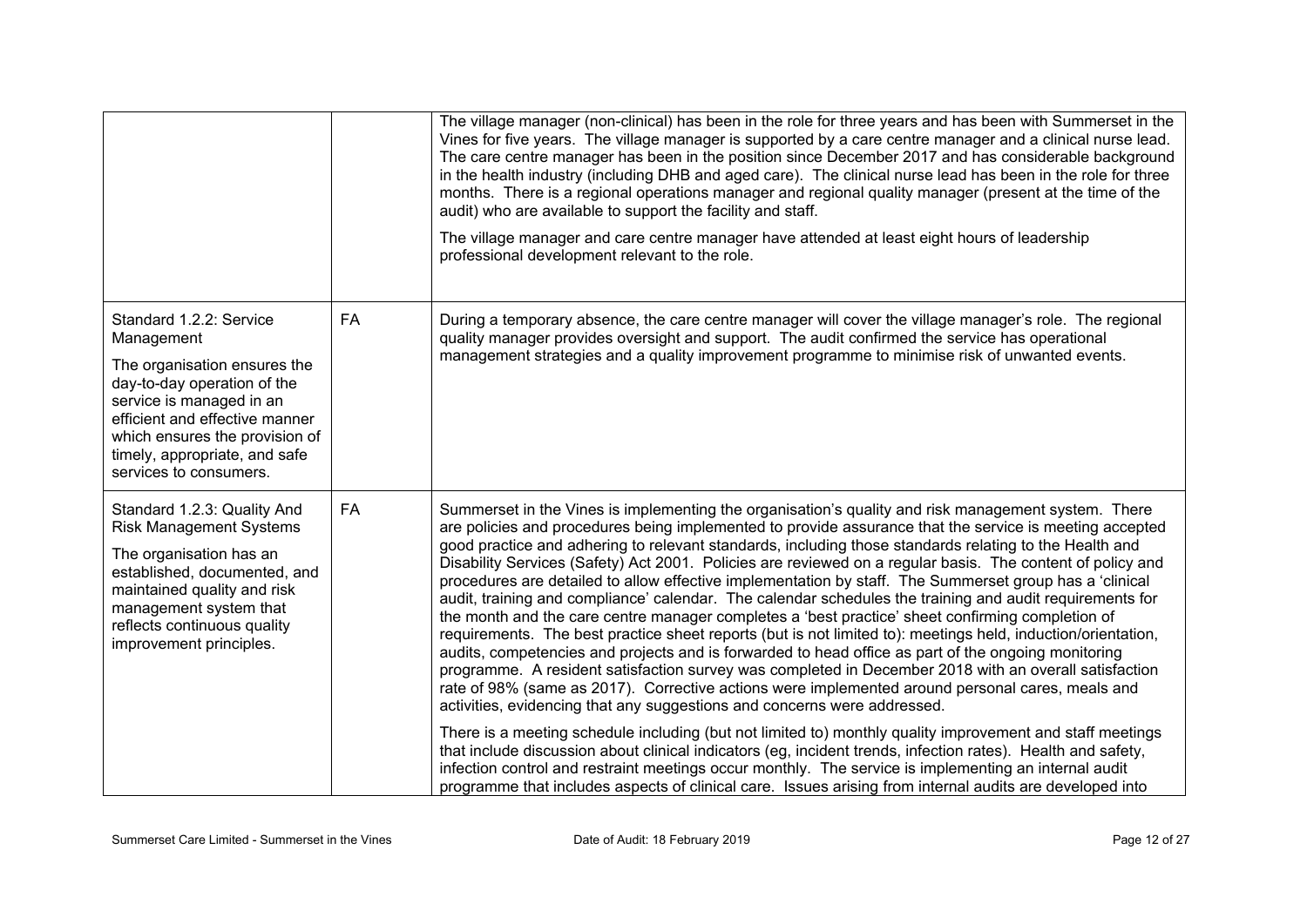|                                                                                                                                                                                                                                                                    |           | corrective action plans. Monthly and annual analysis of results is completed and provided across the<br>organisation. There are monthly accident/incident benchmarking reports completed by the care centre<br>manager that break down the data collected across the rest home and hospital and staff<br>incidents/accidents. Infection control is also included as part of benchmarking across the organisation.<br>Health and safety internal audits are completed. Summerset's clinical and quality manager analyses data<br>collected via the monthly reports and corrective actions are required based on benchmarking outcomes.<br>There is a health and safety and risk management programme in place including policies to guide practice.<br>A caregiver is the health and safety officer (interviewed with the village manager). The service addresses<br>health and safety by recording hazards and near misses into SWAY, sharing of health and safety<br>information and actively encourage staff input and feedback. Each month there is a health and safety<br>focus topic and staff are provided with resources and education about the topic. The service ensures that<br>all new staff and any contractors are inducted to the health and safety programme. The health and safety<br>programme has been designed around the new legislation. Falls prevention strategies are in place that<br>include the analysis of falls incidents and the identification of interventions on a case-by-case basis to<br>minimise future falls. |
|--------------------------------------------------------------------------------------------------------------------------------------------------------------------------------------------------------------------------------------------------------------------|-----------|------------------------------------------------------------------------------------------------------------------------------------------------------------------------------------------------------------------------------------------------------------------------------------------------------------------------------------------------------------------------------------------------------------------------------------------------------------------------------------------------------------------------------------------------------------------------------------------------------------------------------------------------------------------------------------------------------------------------------------------------------------------------------------------------------------------------------------------------------------------------------------------------------------------------------------------------------------------------------------------------------------------------------------------------------------------------------------------------------------------------------------------------------------------------------------------------------------------------------------------------------------------------------------------------------------------------------------------------------------------------------------------------------------------------------------------------------------------------------------------------------------------------------------------------------|
| Standard 1.2.4: Adverse Event<br>Reporting<br>All adverse, unplanned, or<br>untoward events are<br>systematically recorded by the<br>service and reported to<br>affected consumers and<br>where appropriate their<br>family/whānau of choice in an<br>open manner. | <b>FA</b> | Incident and accident data has been collected and analysed. Twelve resident related incident reports for<br>January 2019 were reviewed. Each event involving a resident reflected a clinical assessment and follow-<br>up by a RN. Neurological observation forms were documented and completed for three unwitnessed falls<br>with a potential head injury. The incident reporting policy includes definitions and outlines responsibilities<br>including immediate action, reporting, monitoring and corrective action to minimise and debriefing. Data is<br>linked to the organisation's benchmarking programme and used for comparative purposes.<br>Discussions with the management team confirmed that there is an awareness of the requirement to notify<br>relevant authorities in relation to essential notifications. There has been one section 31 notification<br>completed since the last audit for a stage three pressure injury in August 2018.                                                                                                                                                                                                                                                                                                                                                                                                                                                                                                                                                                                      |
| Standard 1.2.7: Human<br>Resource Management<br>Human resource management<br>processes are conducted in<br>accordance with good<br>employment practice and<br>meet the requirements of                                                                             | FA        | There are human resources policies to support recruitment practices. A list of practising certificates is<br>maintained. Seven staff files (one care centre manager, one RN, one clinical nurse lead, one diversional<br>therapist and three caregivers) were reviewed and all had relevant documentation relating to employment.<br>All files reviewed included annual performance appraisals for staff who had been employed for longer than<br>one year. A register of RN practising certificates is maintained. Practicing certificates for other health<br>practitioners are retained to provide evidence of registration. The service has an orientation programme in<br>place that provides new staff with relevant information for safe work practice. The orientation programme<br>includes documented competencies and induction checklists. A full orientation was completed for staff                                                                                                                                                                                                                                                                                                                                                                                                                                                                                                                                                                                                                                                    |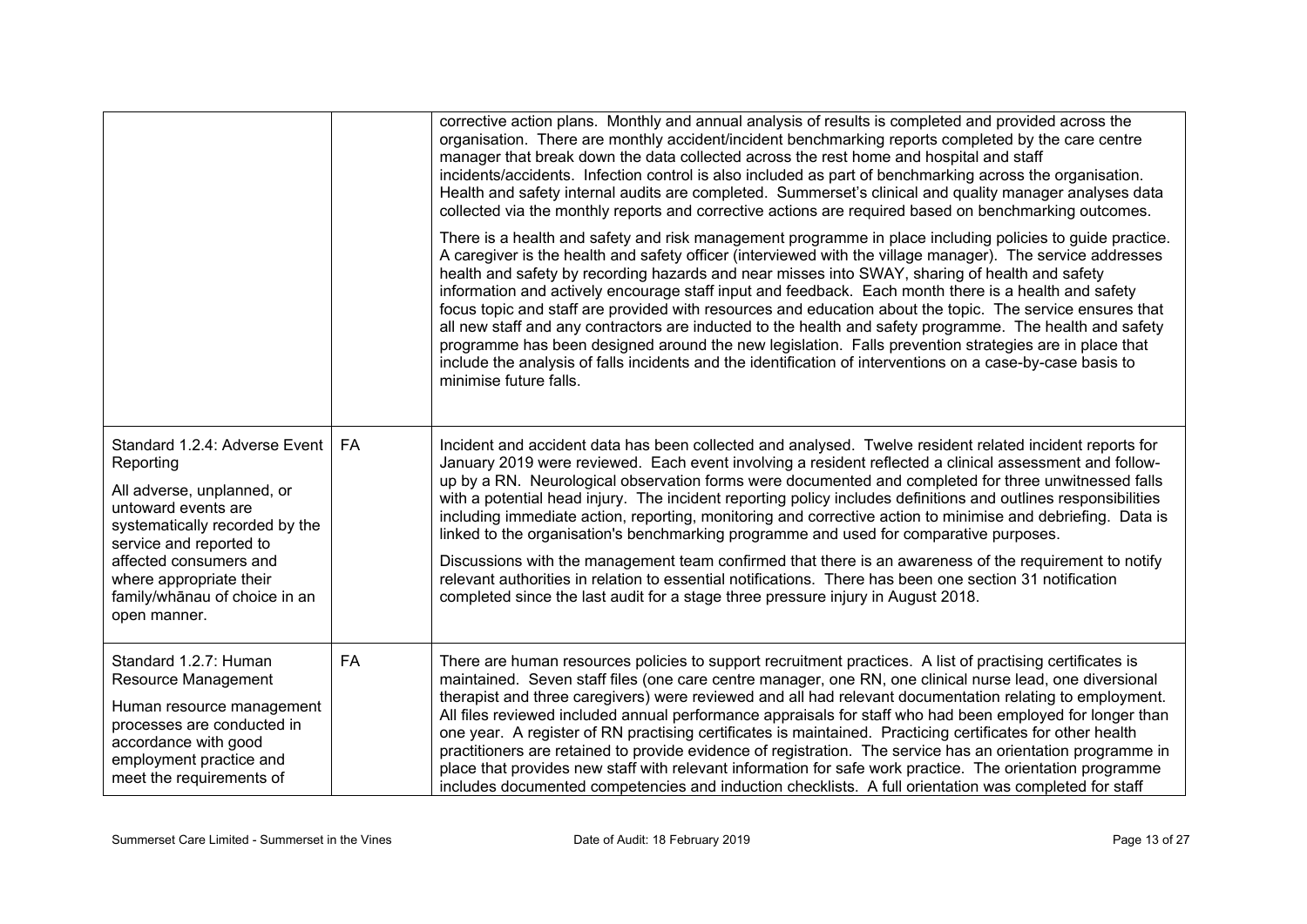| legislation.                                                                                                                                                                                          |           | prior to the opening of the service.                                                                                                                                                                                                                                                                                                                                                                                                                                                                                                                                                                                                                                                                                                                                                                                                                                                                                                                                                                                                                                                                                                                                                  |
|-------------------------------------------------------------------------------------------------------------------------------------------------------------------------------------------------------|-----------|---------------------------------------------------------------------------------------------------------------------------------------------------------------------------------------------------------------------------------------------------------------------------------------------------------------------------------------------------------------------------------------------------------------------------------------------------------------------------------------------------------------------------------------------------------------------------------------------------------------------------------------------------------------------------------------------------------------------------------------------------------------------------------------------------------------------------------------------------------------------------------------------------------------------------------------------------------------------------------------------------------------------------------------------------------------------------------------------------------------------------------------------------------------------------------------|
|                                                                                                                                                                                                       |           | Staff interviewed could describe the orientation process and believed new staff were adequately orientated<br>to the service. There is an annual education plan that is outlined on the 'clinical audit, training and<br>compliance calendar'. The plan is being implemented. A competency programme is in place with different<br>requirements according to work type (eg, caregivers, RN and household staff). Core competencies are<br>completed, and a record of completion is maintained on staff files as well as being scanned into 'Sway'.<br>Three of the seven RNs are interRAI trained, including the clinical nurse lead. Staff interviewed were<br>aware of the requirement to complete competency training. Caregivers complete an aged care<br>programme.                                                                                                                                                                                                                                                                                                                                                                                                              |
| Standard 1.2.8: Service<br><b>Provider Availability</b><br>Consumers receive timely,<br>appropriate, and safe service<br>from suitably qualified/skilled<br>and/or experienced service<br>providers.  | <b>FA</b> | There is a safe staffing policy and procedure, which describes staffing and is based on benchmarking<br>information. Staffing levels and skills mix policy is the documented rationale for determining staffing levels<br>and skill mixes for safe service delivery. The village manager and care centre manager lead, both work 40<br>hours per week from Monday to Friday and are available on call for any operational issues or clinical<br>support respectively. The clinical nurse lead works four days a week from Monday to Thursday. The<br>service provides 24-hour RN cover.<br>At the time of the audit there were 41 of 43 residents in total (19 rest home and 22 hospital). There are two<br>RNs and seven caregivers (four long and three short shifts) on duty on the morning shift, one RN and six<br>caregivers (three long and three short shifts) on duty on the afternoon shift and one RN, and two caregivers<br>on duty on the night shift. A staff availability list ensures that staff sickness and vacant shifts are covered.<br>Interviews with staff, residents and family members identify that staffing is adequate to meet the needs of<br>residents. |
| Standard 1.2.9: Consumer<br>Information Management<br>Systems<br>Consumer information is<br>uniquely identifiable,<br>accurately recorded, current,<br>confidential, and accessible<br>when required. | <b>FA</b> | The resident files sampled were appropriate to the service type. Residents entering the service have all<br>relevant initial information recorded within 24 hours of entry into the resident's individual record. Other<br>residents or members of the public cannot view sensitive resident information. Resident files are protected<br>from unauthorised access by being held in a locked office. Care plans and notes were legible and where<br>necessary signed (and dated) by a RN. There is an allied health section that contained GP, allied health<br>professionals and specialist's notes involved in the care of the resident.                                                                                                                                                                                                                                                                                                                                                                                                                                                                                                                                            |
| Standard 1.3.1: Entry To                                                                                                                                                                              | <b>FA</b> | All residents have a needs assessment completed prior to entry that identifies the level of care required.<br>The care centre manager screens all potential enquiries to ensure the service can meet the required level                                                                                                                                                                                                                                                                                                                                                                                                                                                                                                                                                                                                                                                                                                                                                                                                                                                                                                                                                               |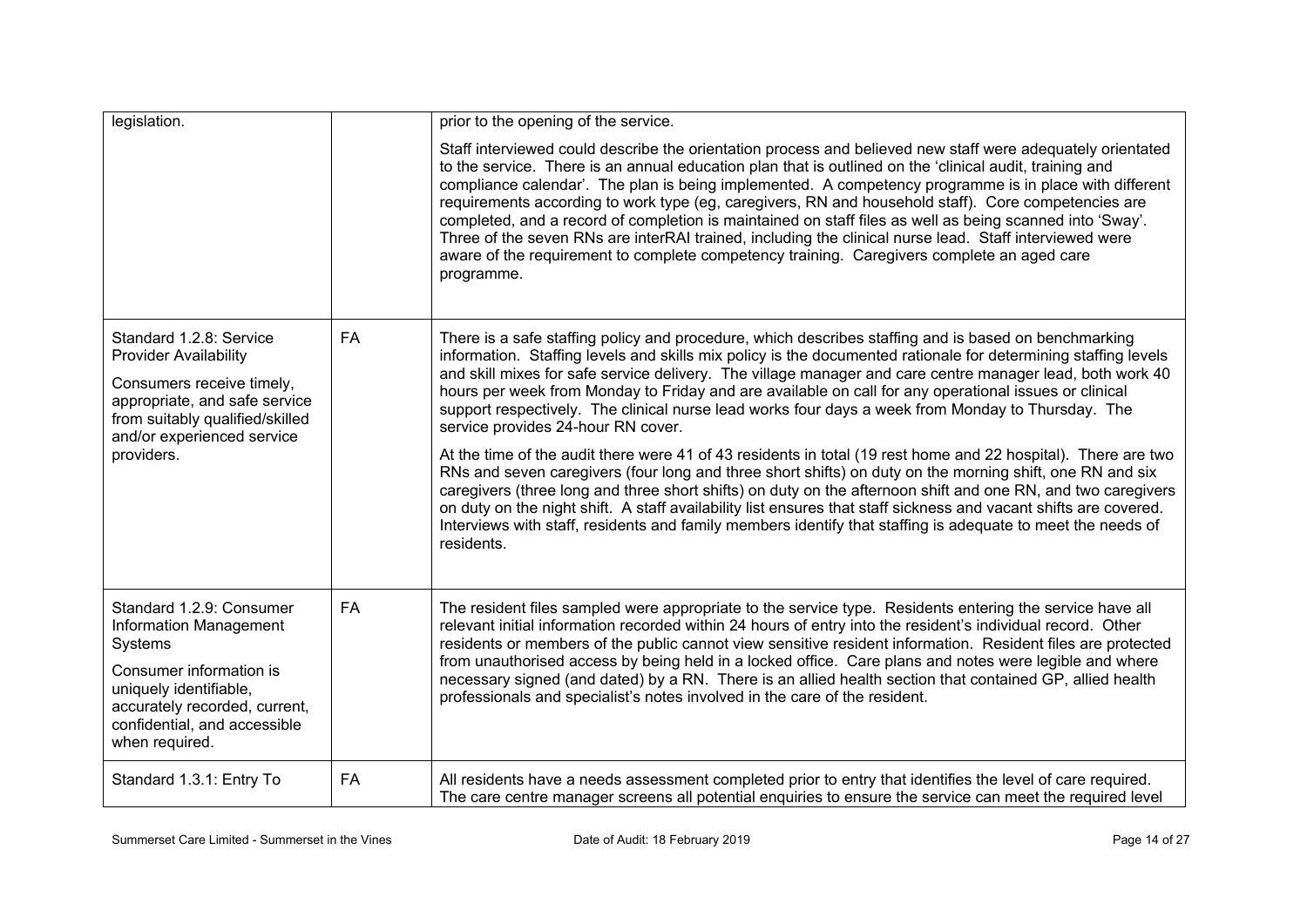| Services<br>Consumers' entry into services<br>is facilitated in a competent,<br>equitable, timely, and<br>respectful manner, when their<br>need for services has been<br>identified.             |           | of care and specific needs of the resident. Residents and relatives interviewed stated that they received<br>sufficient information on admission, and discussion was held regarding the admission agreement. The<br>admission agreement reviewed aligns with $(a) - (k)$ of the ARRC contract.                                                                                                                                                                                                                                                                                                                                                                                                                                                                                                                                          |
|--------------------------------------------------------------------------------------------------------------------------------------------------------------------------------------------------|-----------|-----------------------------------------------------------------------------------------------------------------------------------------------------------------------------------------------------------------------------------------------------------------------------------------------------------------------------------------------------------------------------------------------------------------------------------------------------------------------------------------------------------------------------------------------------------------------------------------------------------------------------------------------------------------------------------------------------------------------------------------------------------------------------------------------------------------------------------------|
| Standard 1.3.10: Transition,<br>Exit, Discharge, Or Transfer<br>Consumers experience a<br>planned and coordinated<br>transition, exit, discharge, or<br>transfer from services.                  | <b>FA</b> | There is an exit discharge and transfer policy that describes guidelines for death, discharge, transfer,<br>documentation and follow-up. All relevant information is documented and communicated to the receiving<br>health provider or service. Follow-up occurs to check that the resident is settled or, in the case of death,<br>communication with the family is made.                                                                                                                                                                                                                                                                                                                                                                                                                                                             |
| Standard 1.3.12: Medicine<br>Management<br>Consumers receive medicines<br>in a safe and timely manner<br>that complies with current<br>legislative requirements and<br>safe practice guidelines. | FA        | There are medicine management policies and procedures that align with recognised standards and<br>guidelines for safe medicine management practice in accordance with the Medicines Care Guide for<br>Residential Aged Care 2011. RNs and ENs are responsible for the administration of medications for care<br>residents. Senior caregivers' complete competencies for checking and witnessing of medications as<br>required. Medication competencies and education is completed annually. All medications delivered were<br>evidenced to be checked on delivery with any discrepancies fed back to the supplying pharmacy. The<br>service has an electronic medication system. There were no residents self-medicating on the day of audit.<br>Fourteen resident medication charts on the electronic medication system were reviewed. |
|                                                                                                                                                                                                  |           | The charts had photograph identification and allergy status recorded. Indications for use were documented<br>in all charts reviewed. All 'as required' medications had an indication for use. The general practitioner had<br>reviewed the medication chart three monthly. There was evidence that all medications (in robotic rolls)<br>were checked on delivery with any discrepancies fed back to the supplying pharmacy. There were no<br>residents self-medicating and RNs interviewed were knowledgeable around monitoring self-medication. All<br>medications were stored appropriately and safely. The controlled drug register evidenced being accurately<br>maintained with weekly checks by two RNs and six monthly by the pharmacist who completes reports<br>around quality improvement suggestions.                       |
| Standard 1.3.13: Nutrition,<br>Safe Food, And Fluid<br>Management                                                                                                                                | <b>FA</b> | Summerset in the Vines has comprehensive nutritional management policies and procedures for the<br>provision of food services for residents. The service has a new contractor for the provision of all meals on-<br>site. The kitchen is adjacent to the dining room. Meals are served from the bain marie to residents in the                                                                                                                                                                                                                                                                                                                                                                                                                                                                                                          |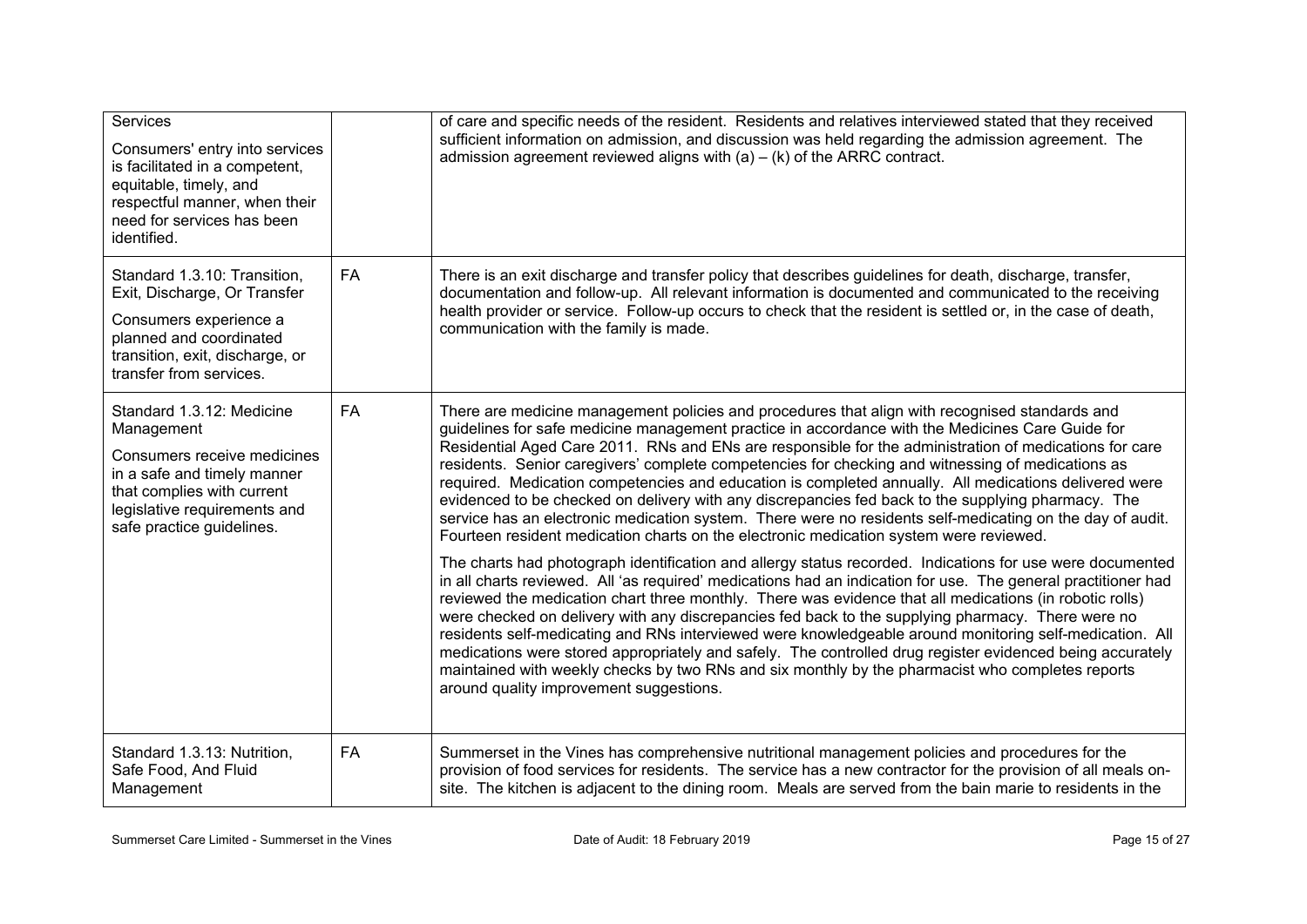| A consumer's individual food,<br>fluids and nutritional needs are<br>met where this service is a<br>component of service delivery.                                                                                                             |    | dining room. Meal can be delivered to residents who prefer to remain in their room. The food control plan<br>expires on 19 September 2019. As part of the food safety programme, kitchen fridge/freezer temperatures<br>and food temperatures are recorded and documented at the beginning of the service and when the last<br>meal is served.<br>Food safety training for food services staff has been completed. The seasonal menu has been reviewed by<br>a dietitian. The menu includes the resident preferences and resident dietary requirements. Dislikes are<br>known and accommodated. Special diets such as gluten free, soft diet, pureed meals, high calorie diet and<br>diabetic diet are provided. The service also has an onsite café which is run by the same contractor.<br>Residents and families can purchase meals from the café. The chef manager receives feedback from<br>resident meetings, surveys and welcomes suggestions on the meal service. Residents and family<br>members interviewed commented positively about the food services. |
|------------------------------------------------------------------------------------------------------------------------------------------------------------------------------------------------------------------------------------------------|----|---------------------------------------------------------------------------------------------------------------------------------------------------------------------------------------------------------------------------------------------------------------------------------------------------------------------------------------------------------------------------------------------------------------------------------------------------------------------------------------------------------------------------------------------------------------------------------------------------------------------------------------------------------------------------------------------------------------------------------------------------------------------------------------------------------------------------------------------------------------------------------------------------------------------------------------------------------------------------------------------------------------------------------------------------------------------|
| Standard 1.3.2: Declining<br>Referral/Entry To Services<br>Where referral/entry to the<br>service is declined, the<br>immediate risk to the<br>consumer and/or their<br>family/whānau is managed by<br>the organisation, where<br>appropriate. | FA | The reason for declining service entry to potential residents should this occur is communicated to the<br>potential resident or family/whanau and they are referred to the original referral agent for further<br>information.                                                                                                                                                                                                                                                                                                                                                                                                                                                                                                                                                                                                                                                                                                                                                                                                                                      |
| Standard 1.3.4: Assessment<br>Consumers' needs, support<br>requirements, and preferences<br>are gathered and recorded in<br>a timely manner.                                                                                                   | FA | The initial support plan is developed with information from the initial assessment and the interRAI home<br>care assessments. Clinical risk assessments are completed on admission where applicable and reviewed<br>six monthly as part of the interRAI assessment. Outcomes of risk assessment tools are used to identify the<br>needs, supports and interventions required to meet resident goals. The service employs seven RNs<br>including the clinical nurse lead and three RNs are interRAI competent.                                                                                                                                                                                                                                                                                                                                                                                                                                                                                                                                                       |
| Standard 1.3.5: Planning<br>Consumers' service delivery<br>plans are consumer focused,<br>integrated, and promote<br>continuity of service delivery.                                                                                           | FA | Although interRAI assessments and care planning were not completed within required timeframes,<br>residents' care plans describe the individual support and interventions required to meet the resident goals<br>and identified needs. Initial risk plans are developed on admission which alert staff to any resident risks<br>such as falls, infections, pressure injury and assistance required for activities of daily living. The long-term<br>care plans reflect the outcomes of risk assessment tools and the interRAI assessments. Care plans<br>demonstrate service integration and include input from allied health practitioners.                                                                                                                                                                                                                                                                                                                                                                                                                        |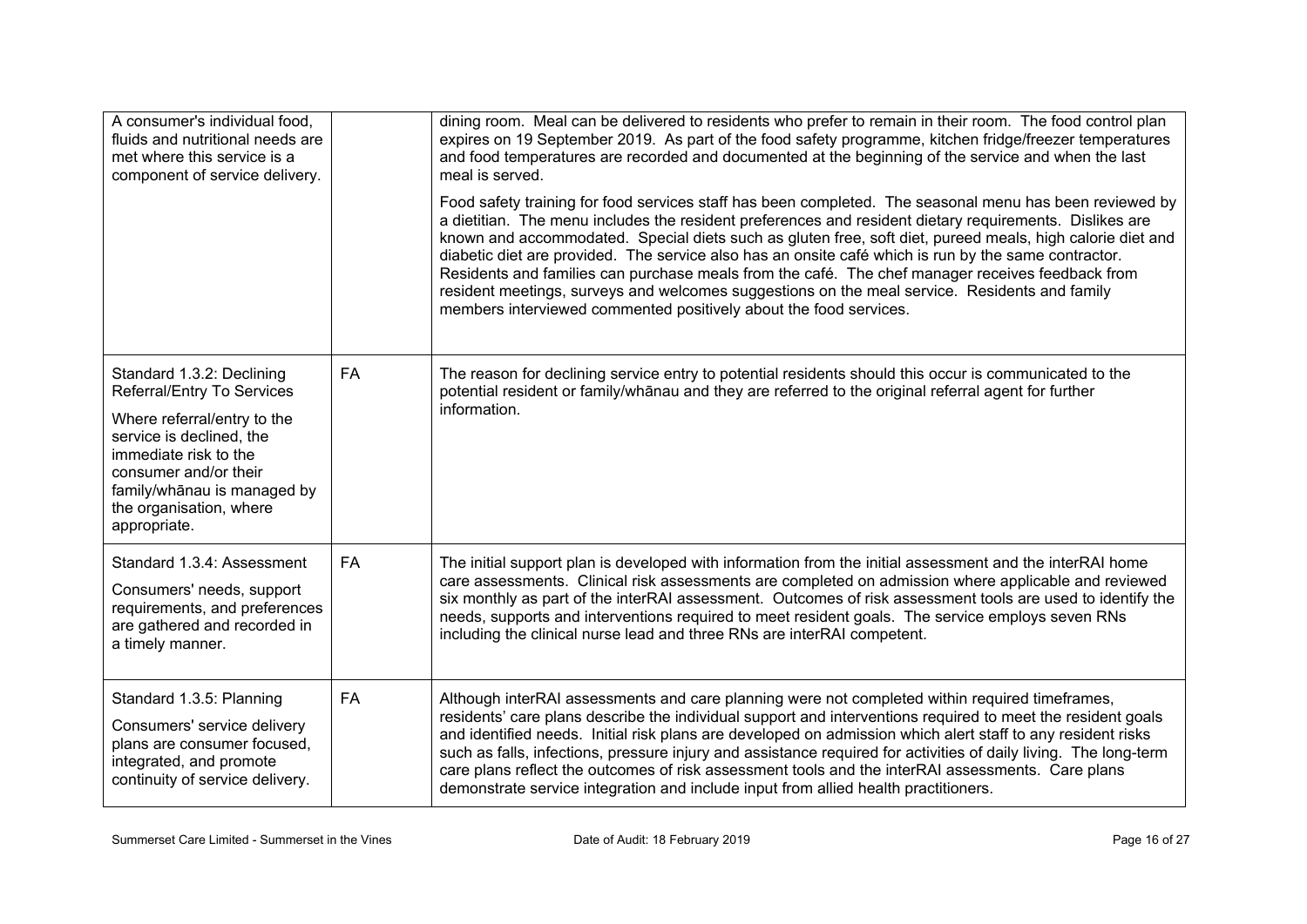|                                                                                                                                                                               |           | Short-term care plans were in use for changes in health status. These are evaluated regularly and either<br>resolved or if an ongoing problem, added to the long-term care plan. There is documented evidence of<br>resident/family involvement in the care planning process. Residents/families interviewed confirmed they<br>participate in the care planning process. All seven resident records showed documented evidence to<br>support the residents' current needs.                                                                                                                                                                                                                                                                                                                                                |
|-------------------------------------------------------------------------------------------------------------------------------------------------------------------------------|-----------|---------------------------------------------------------------------------------------------------------------------------------------------------------------------------------------------------------------------------------------------------------------------------------------------------------------------------------------------------------------------------------------------------------------------------------------------------------------------------------------------------------------------------------------------------------------------------------------------------------------------------------------------------------------------------------------------------------------------------------------------------------------------------------------------------------------------------|
| Standard 1.3.6: Service<br>Delivery/Interventions<br>Consumers receive adequate<br>and appropriate services in<br>order to meet their assessed<br>needs and desired outcomes. | FA        | The general practitioner highly praised the nursing team and stated that he receives timely referrals and<br>required follow-ups are completed in a timely manner. The GP visits the service at least weekly and more<br>often if required. There is a clinical pharmacist input through the medical clinic during the GP visit. This<br>was documented in the resident's records. When a resident's condition changes, the RN initiates a review<br>and if required a GP or nurse specialist consultation. Relatives interviewed stated their relative's needs are<br>met and they are kept informed of any health changes.                                                                                                                                                                                              |
|                                                                                                                                                                               |           | There was documented evidence in the resident's progress notes of family notification of any changes to<br>health, including infections, accidents/incidents, medication changes, GP visits and family meetings.<br>Residents interviewed stated their needs are being met. Care plan interventions were comprehensive and<br>included current assessed support needs. Monitoring forms are completed on the electronic resident<br>system. Work logs entered onto the system alert staff of monitoring requirements and these are signed off<br>as completed. Registered nurses review the monitoring charts, which include pain monitoring, neurological<br>observations, bowel monitoring, two hourly re-positioning, restraint/enablers monitoring and food and fluid<br>intake monitoring.                           |
|                                                                                                                                                                               |           | Adequate dressing supplies were sighted. Initial wound assessments with ongoing wound evaluations and<br>treatment plans were in place for 15 residents with wounds, of which nine were skin tears (one rest home<br>and eight hospital). The balance of wounds were surgical lesions, one chronic wound and one stage one<br>pressure injury. Wound assessments were completed, and wound care plans were implemented. RNs<br>and caregivers received training around wound care and skin care. Continence products are available and<br>resident files include a urinary continence assessment, bowel management, and continence products<br>identified for day use, night use, and other management. Specialist continence advice is available as<br>needed. There are a number of monitoring forms available for use. |
| Standard 1.3.7: Planned<br><b>Activities</b><br>Where specified as part of the<br>service delivery plan for a<br>consumer, activity                                           | <b>FA</b> | The service employs a recreational therapist who is studying towards obtaining her diversional therapist<br>qualification. She works 31 hours per week, Sunday to Thursday. There is also a part time recreational<br>therapist on Saturday and as required. The recreational therapist teleconferences with other Summerset<br>recreational therapists weekly. The programme is prepared a month in advance and are meaningful and<br>relevant for all residents. Rest home and hospital residents join together for the activity programme.                                                                                                                                                                                                                                                                             |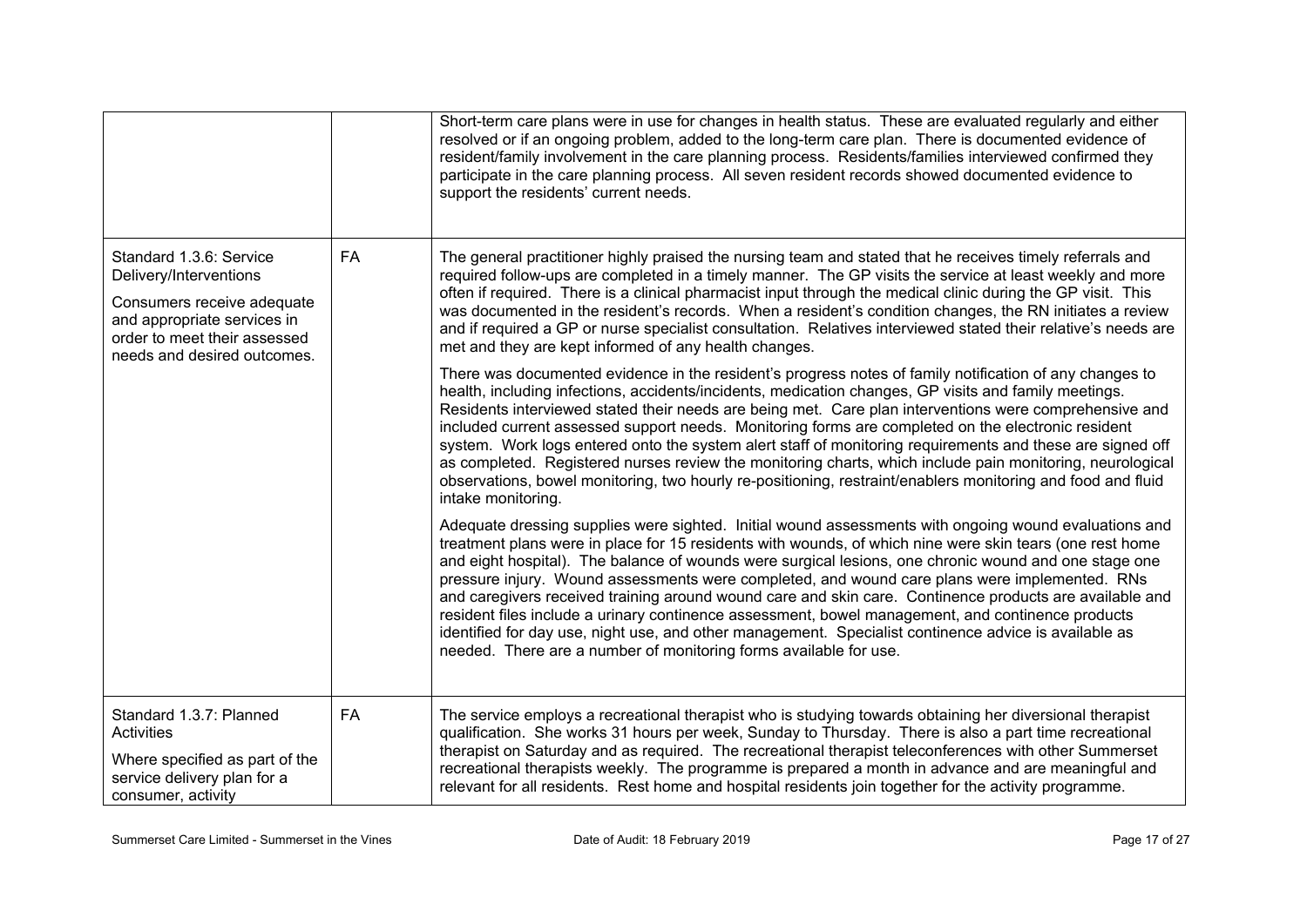| requirements are appropriate<br>to their needs, age, culture,<br>and the setting of the service.                                                                                    |           | Participation of residents is monitored and documented. There are strong links with community. Group<br>activities reflect ordinary patterns of life and include at least weekly planned visits to the community. All<br>residents in the facility may choose to attend any of the activities offered.                                                                                                                                                                                                                                                                                                                                                                                                                                                                                                                                                                            |
|-------------------------------------------------------------------------------------------------------------------------------------------------------------------------------------|-----------|-----------------------------------------------------------------------------------------------------------------------------------------------------------------------------------------------------------------------------------------------------------------------------------------------------------------------------------------------------------------------------------------------------------------------------------------------------------------------------------------------------------------------------------------------------------------------------------------------------------------------------------------------------------------------------------------------------------------------------------------------------------------------------------------------------------------------------------------------------------------------------------|
|                                                                                                                                                                                     |           | Daily contact is made, and one-on-one time is spent with residents who are unable to participate in group<br>activities or choose not to be involved in the activity programme. There are regular van outings for<br>residents (as appropriate), regular entertainment and involvement in community. The activity plans<br>reviewed were well documented and reflected the resident's preferred activities and interests. Each<br>resident has an individual activities assessment on admission and from this information, an individual<br>activity care plan is developed. The activities plans were reviewed six-monthly and aligns with care plan<br>evaluations. Residents and families interviewed stated they enjoy the variety of activities offered and they<br>have input into planning of the programme via daily feedback, resident surveys and at resident meetings. |
| Standard 1.3.8: Evaluation<br>Consumers' service delivery<br>plans are evaluated in a<br>comprehensive and timely<br>manner.                                                        | <b>FA</b> | All initial care plans were evaluated by the RNs and the long-term care plans were based on outcomes of<br>these evaluations. There is evidence of resident and family involvement in the evaluation of the initial care<br>plan and six-monthly care plan evaluations. Multidisciplinary team reviews have input into the written<br>evaluations, which document whether the resident goals have been met or unmet. The general practitioner<br>completes three monthly reviews. Two out of seven care plans reviewed showed that six monthly care<br>plan evaluations were overdue (link 1.3.3.3).                                                                                                                                                                                                                                                                              |
| Standard 1.3.9: Referral To<br>Other Health And Disability<br>Services (Internal And<br>External)                                                                                   | <b>FA</b> | Referral to other health and disability services is evident in the sample group of resident files. The service<br>facilitates access to other medical and non-medical services. Referral documentation is maintained on<br>residents' electronic records. The service provided examples of where a resident's condition had changed,<br>and the resident was reassessed for a higher level of care.                                                                                                                                                                                                                                                                                                                                                                                                                                                                               |
| Consumer support for access<br>or referral to other health<br>and/or disability service<br>providers is appropriately<br>facilitated, or provided to meet<br>consumer choice/needs. |           |                                                                                                                                                                                                                                                                                                                                                                                                                                                                                                                                                                                                                                                                                                                                                                                                                                                                                   |
| Standard 1.4.1: Management<br>Of Waste And Hazardous<br><b>Substances</b><br>Consumers, visitors, and                                                                               | <b>FA</b> | There are documented policies and procedures for waste disposal and chemical storage. There is a locked<br>cleaner's cupboard and two separate locked sluice rooms. Waste management is part of the environment<br>and equipment audit, which is conducted as part of the quality management programme. During induction,<br>all staff are required to complete training regarding the management of waste. Chemical safety training is a                                                                                                                                                                                                                                                                                                                                                                                                                                         |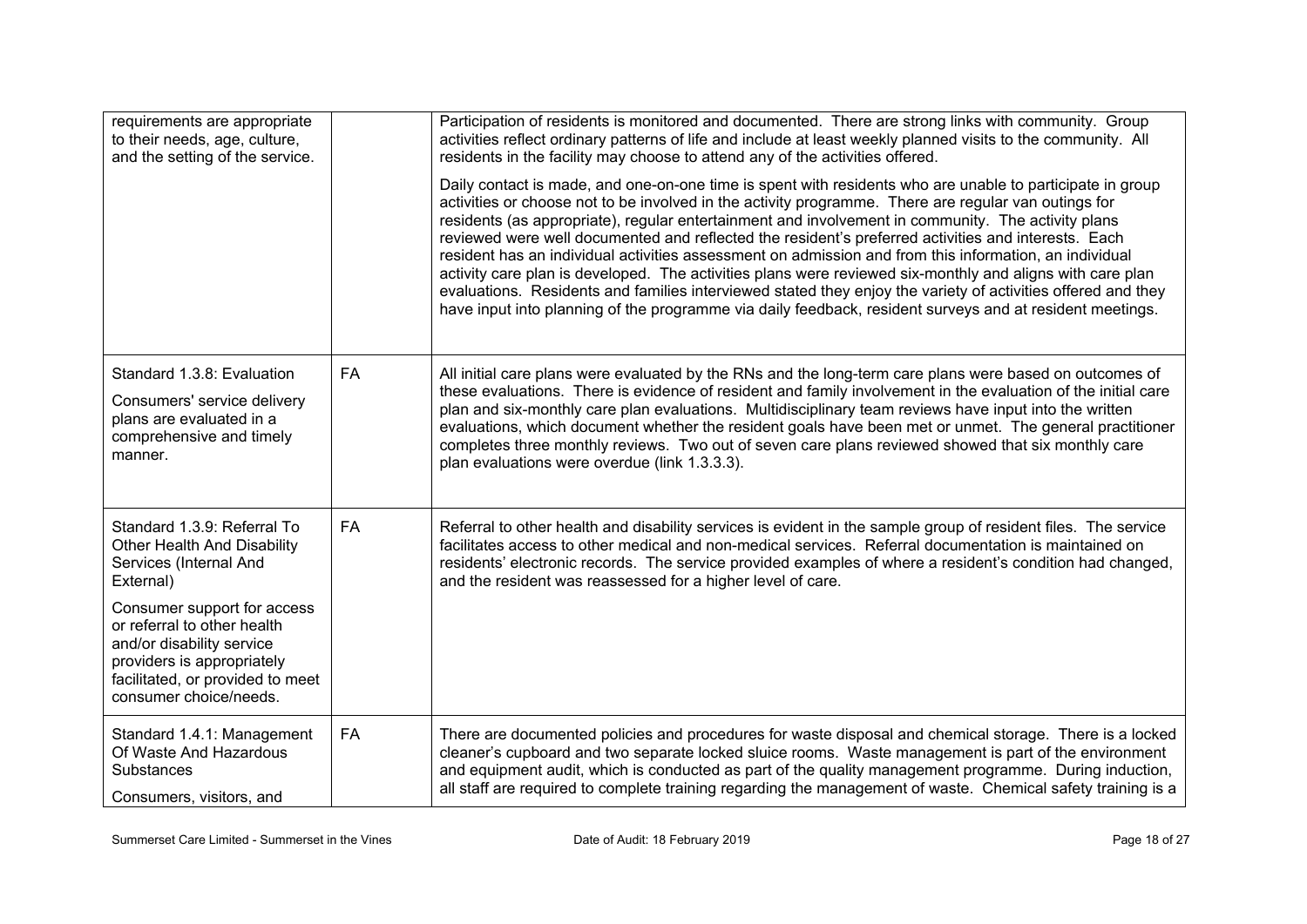| service providers are<br>protected from harm as a<br>result of exposure to waste,<br>infectious or hazardous<br>substances, generated during<br>service delivery.                                                                                                                                  |           | component of the compulsory two yearly training and orientation training. Gloves, aprons, and goggles are<br>available in the sluice rooms and in the laundry.                                                                                                                                                                                                                                                                                                                                                                                                                                                                                                                                                                                                                                                                                                                                                                                                                                                                                                                                                                     |
|----------------------------------------------------------------------------------------------------------------------------------------------------------------------------------------------------------------------------------------------------------------------------------------------------|-----------|------------------------------------------------------------------------------------------------------------------------------------------------------------------------------------------------------------------------------------------------------------------------------------------------------------------------------------------------------------------------------------------------------------------------------------------------------------------------------------------------------------------------------------------------------------------------------------------------------------------------------------------------------------------------------------------------------------------------------------------------------------------------------------------------------------------------------------------------------------------------------------------------------------------------------------------------------------------------------------------------------------------------------------------------------------------------------------------------------------------------------------|
| Standard 1.4.2: Facility<br>Specifications<br>Consumers are provided with<br>an appropriate, accessible<br>physical environment and<br>facilities that are fit for their<br>purpose.                                                                                                               | PA Low    | The building has a current building warrant of fitness. A planned and reactive maintenance plan is<br>implemented. Hot water temperatures have been tested and recorded monthly but a number of readings in<br>residents' rooms were over 45 degrees Celsius. The corridors are wide and have safety rails, and promote<br>safe mobility with the use of mobility aids. Residents were observed moving freely around the areas with<br>mobility aids where required. The external areas and gardens were well maintained. All outdoor areas<br>have seating and shade.<br>There is safe access to all communal areas. Caregivers interviewed stated they have adequate equipment<br>to safely deliver care for rest home and hospital level of care residents. Since the previous audit in 2018,<br>the refurbishment programme included two shared bathrooms and five care rooms. The Merlot corridor,<br>sun lounge and Pinot Wing sun lounge has also been included with new artwork, wall painting and<br>furniture. The main resident lounge has been repainted, new curtains, chairs, tables and a storage unit<br>provided. |
| Standard 1.4.3: Toilet,<br>Shower, And Bathing Facilities<br>Consumers are provided with<br>adequate toilet/shower/bathing<br>facilities. Consumers are<br>assured privacy when<br>attending to personal hygiene<br>requirements or receiving<br>assistance with personal<br>hygiene requirements. | <b>FA</b> | Toilet and shower facilities are of an appropriate design to meet the needs of the residents. The fixtures,<br>fittings, floors and wall surfaces are constructed from materials that can be easily cleaned. All bedrooms<br>have a hand basin. Nine bedrooms have ensuites and two rooms have shared ensuite. There are<br>adequate numbers of communal toilets and showers. Communal toilet/shower facilities have a system that<br>indicates if it is engaged or vacant.                                                                                                                                                                                                                                                                                                                                                                                                                                                                                                                                                                                                                                                        |
| Standard 1.4.4: Personal<br>Space/Bed Areas<br>Consumers are provided with<br>adequate personal space/bed                                                                                                                                                                                          | <b>FA</b> | There is adequate room to safely manoeuvre mobility aids and transferring equipment such as a hoist, as<br>needed for cares and transfer of residents. The doors are wide enough for ambulance trolley access.<br>Residents and families are encouraged to personalise their rooms as viewed on the day of audit.                                                                                                                                                                                                                                                                                                                                                                                                                                                                                                                                                                                                                                                                                                                                                                                                                  |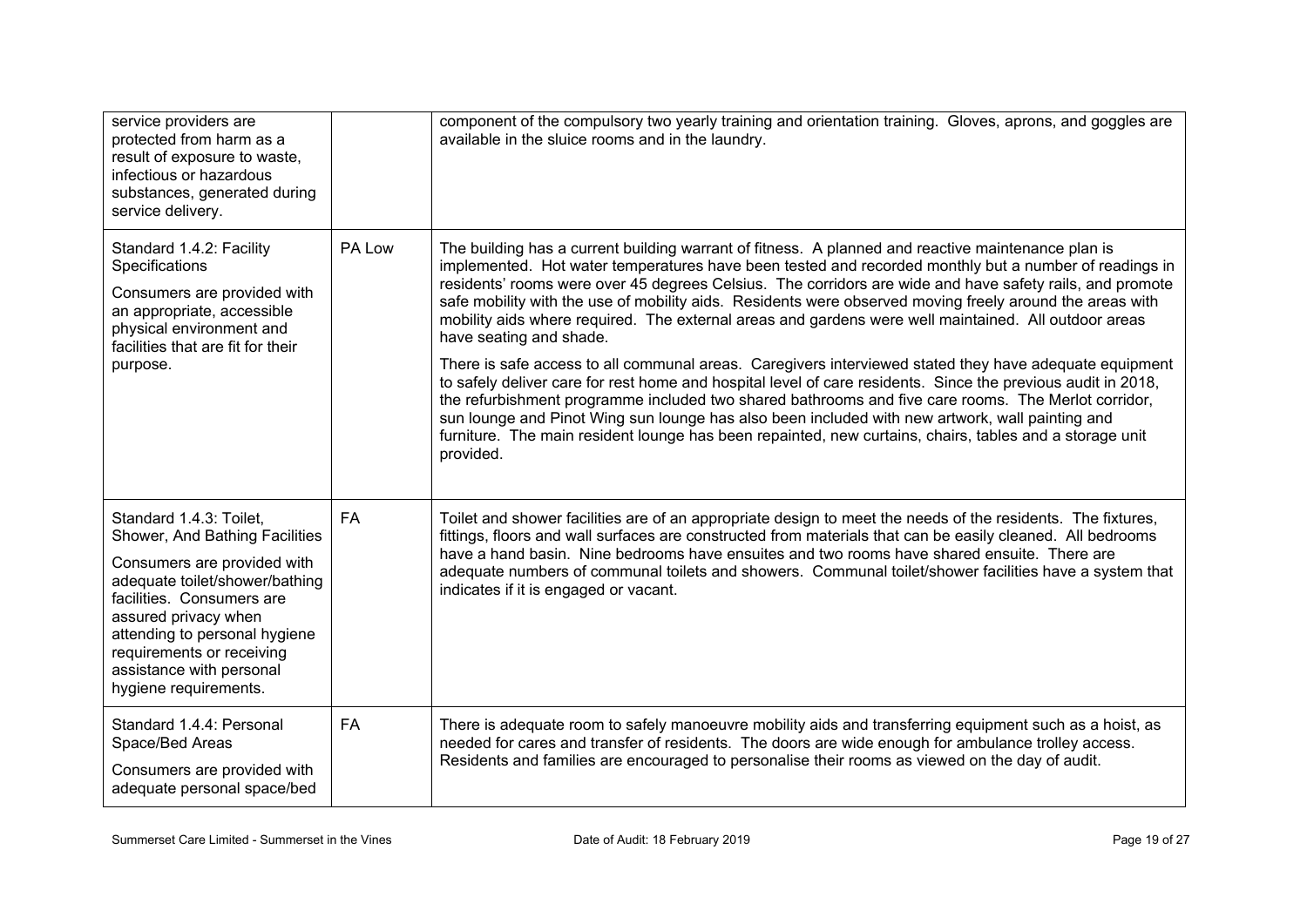| areas appropriate to the<br>consumer group and setting.                                                                                                                                                                               |           |                                                                                                                                                                                                                                                                                                                                                                                                                                                                                                                                                                                                                                                                                                                                                                                                                                                                                                                                                                                                                                                                                                                                                                                                                                                                                                                                                                                                                                                                                                          |
|---------------------------------------------------------------------------------------------------------------------------------------------------------------------------------------------------------------------------------------|-----------|----------------------------------------------------------------------------------------------------------------------------------------------------------------------------------------------------------------------------------------------------------------------------------------------------------------------------------------------------------------------------------------------------------------------------------------------------------------------------------------------------------------------------------------------------------------------------------------------------------------------------------------------------------------------------------------------------------------------------------------------------------------------------------------------------------------------------------------------------------------------------------------------------------------------------------------------------------------------------------------------------------------------------------------------------------------------------------------------------------------------------------------------------------------------------------------------------------------------------------------------------------------------------------------------------------------------------------------------------------------------------------------------------------------------------------------------------------------------------------------------------------|
| Standard 1.4.5: Communal<br>Areas For Entertainment,<br>Recreation, And Dining<br>Consumers are provided with<br>safe, adequate, age<br>appropriate, and accessible<br>areas to meet their relaxation,<br>activity, and dining needs. | <b>FA</b> | Communal areas within the facility include a large main lounge and dining room. There are three wings<br>and each of them has separate sitting areas which are open to outdoor areas. There is also an activities<br>room and other sitting areas. The communal areas and outdoors are easily accessible for residents who<br>require a mobility device.                                                                                                                                                                                                                                                                                                                                                                                                                                                                                                                                                                                                                                                                                                                                                                                                                                                                                                                                                                                                                                                                                                                                                 |
| Standard 1.4.6: Cleaning And<br><b>Laundry Services</b><br>Consumers are provided with<br>safe and hygienic cleaning<br>and laundry services<br>appropriate to the setting in<br>which the service is being<br>provided.              | <b>FA</b> | There are adequate policies and procedures to provide guidelines regarding the safe and efficient use of<br>laundry services. All linen and personal clothing is laundered on-site. The laundry has defined clean/dirty<br>areas and an entry and exit door. The service employs three staff who undertakes laundry and cleaning<br>services. Cleaning trolleys sighted were well equipped and are kept in designated locked cupboards when<br>not in use. Effectiveness of laundry and cleaning processes are monitored. Material safety datasheets are<br>available and displayed in the cleaning cupboards, laundry and sluice rooms.                                                                                                                                                                                                                                                                                                                                                                                                                                                                                                                                                                                                                                                                                                                                                                                                                                                                 |
| Standard 1.4.7: Essential,<br><b>Emergency, And Security</b><br>Systems<br>Consumers receive an<br>appropriate and timely<br>response during emergency<br>and security situations.                                                    | PA Low    | There is an emergency management and civil defence plan in place to guide staff in managing<br>emergencies and disasters. Emergency equipment is available at the facility. A fire evacuation plan is in<br>place that has been approved by the New Zealand Fire Service. Fire safety and emergency management<br>training is provided to staff. There is appropriate equipment to respond to a fire and other clinical<br>emergencies. Equipment was maintained by the external contractors. There is at least one staff on duty<br>who has a current first aid certificate, however staff who facilitate outings do not have a first aid certificate.<br>Fire evacuation drills have been conducted six monthly with the last fire drill occurring on 29 October 2018.<br>Civil defence and pandemic/outbreak supplies are available and are checked three monthly. Staff<br>emergency and disaster management training is provided to staff. There is sufficient water stored (two<br>water tanks and well water) to ensure ten litres per resident for three days. Alternative heating and cooking<br>facilities (BBQ and portable gas cooker) are available in the event of a power failure. There is emergency<br>back-up lighting available for up to four hours. Smoke alarms, sprinkler system and exit signs are in place.<br>The facility is secured at night. There are call bells in all resident rooms and communal areas. Visitors and<br>contractors sign in at reception when visiting. |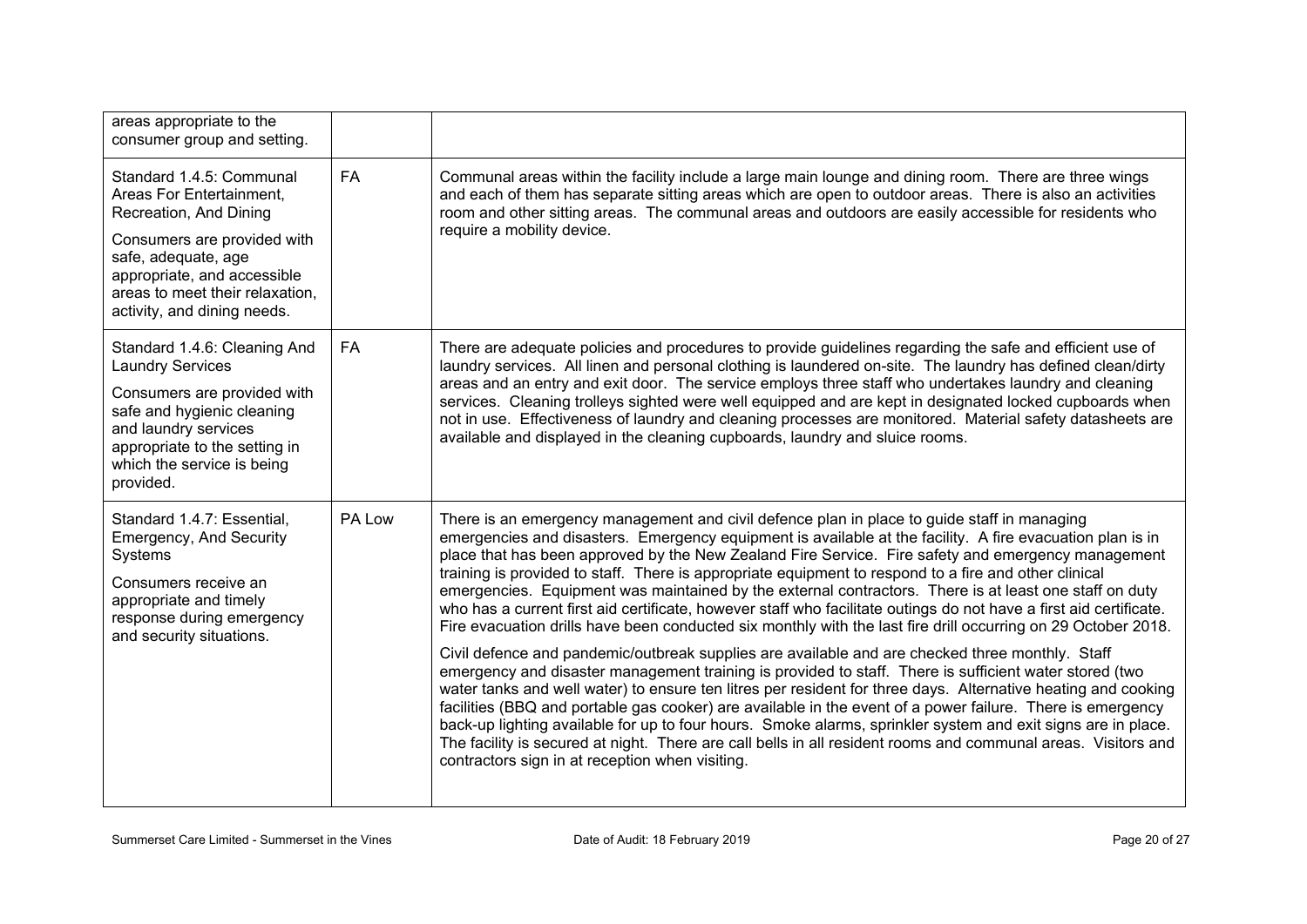| Standard 1.4.8: Natural Light,<br>Ventilation, And Heating<br>Consumers are provided with<br>adequate natural light, safe<br>ventilation, and an<br>environment that is maintained<br>at a safe and comfortable<br>temperature.                         | FA        | Visual inspection shows that the residents have adequate natural light in the bedrooms and communal<br>rooms, safe ventilation and an environment that is maintained at a safe and comfortable temperature.                                                                                                                                                                                                                                                                                                                                                                                                                                                                                                                                                                                                                                                                                                           |
|---------------------------------------------------------------------------------------------------------------------------------------------------------------------------------------------------------------------------------------------------------|-----------|-----------------------------------------------------------------------------------------------------------------------------------------------------------------------------------------------------------------------------------------------------------------------------------------------------------------------------------------------------------------------------------------------------------------------------------------------------------------------------------------------------------------------------------------------------------------------------------------------------------------------------------------------------------------------------------------------------------------------------------------------------------------------------------------------------------------------------------------------------------------------------------------------------------------------|
| Standard 3.1: Infection control<br>management<br>There is a managed<br>environment, which minimises<br>the risk of infection to<br>consumers, service providers,<br>and visitors. This shall be<br>appropriate to the size and<br>scope of the service. | FA        | There are comprehensive infection control policies. The infection prevention and control coordinator is an<br>RN supported by the care centre manager and the infection control committee. Quality improvement and<br>staff meetings include infection control data and surveillance activities. There is a monthly benchmarking<br>of infections conducted for all Summerset facilities. There are clear lines of accountability to report to the<br>infection control committee on any infection control issues including a reporting and notification of<br>infections. All staff complete infection control education on orientation and annually as part of the<br>education planner. The 2018 infection control programme has been reviewed and there are infection<br>control goals in place for 2019. Infection control committee meetings are scheduled monthly but occurred<br>intermittently (link 3.2.1). |
| Standard 3.2: Implementing<br>the infection control<br>programme<br>There are adequate human,<br>physical, and information<br>resources to implement the<br>infection control programme<br>and meet the needs of the<br>organisation.                   | PA Low    | The infection control committee comprises of a cross section of staff from areas of the service. The<br>infection control committee meetings were scheduled monthly, however meetings took place intermittently.<br>The facility has access to an infection control nurse specialist at the DHB, public health authorities,<br>laboratory, general practitioners and experts within the organisation. Infection events are forwarded to<br>head office for benchmarking.                                                                                                                                                                                                                                                                                                                                                                                                                                              |
| Standard 3.3: Policies and<br>procedures<br>Documented policies and<br>procedures for the prevention<br>and control of infection reflect<br>current accepted good                                                                                       | <b>FA</b> | There are comprehensive infection control policies that are current and reflect the Infection Control<br>Standard SNZ HB 8134:2008, legislation and good practice. The infection control policies link to other<br>documentation and cross reference where appropriate.                                                                                                                                                                                                                                                                                                                                                                                                                                                                                                                                                                                                                                               |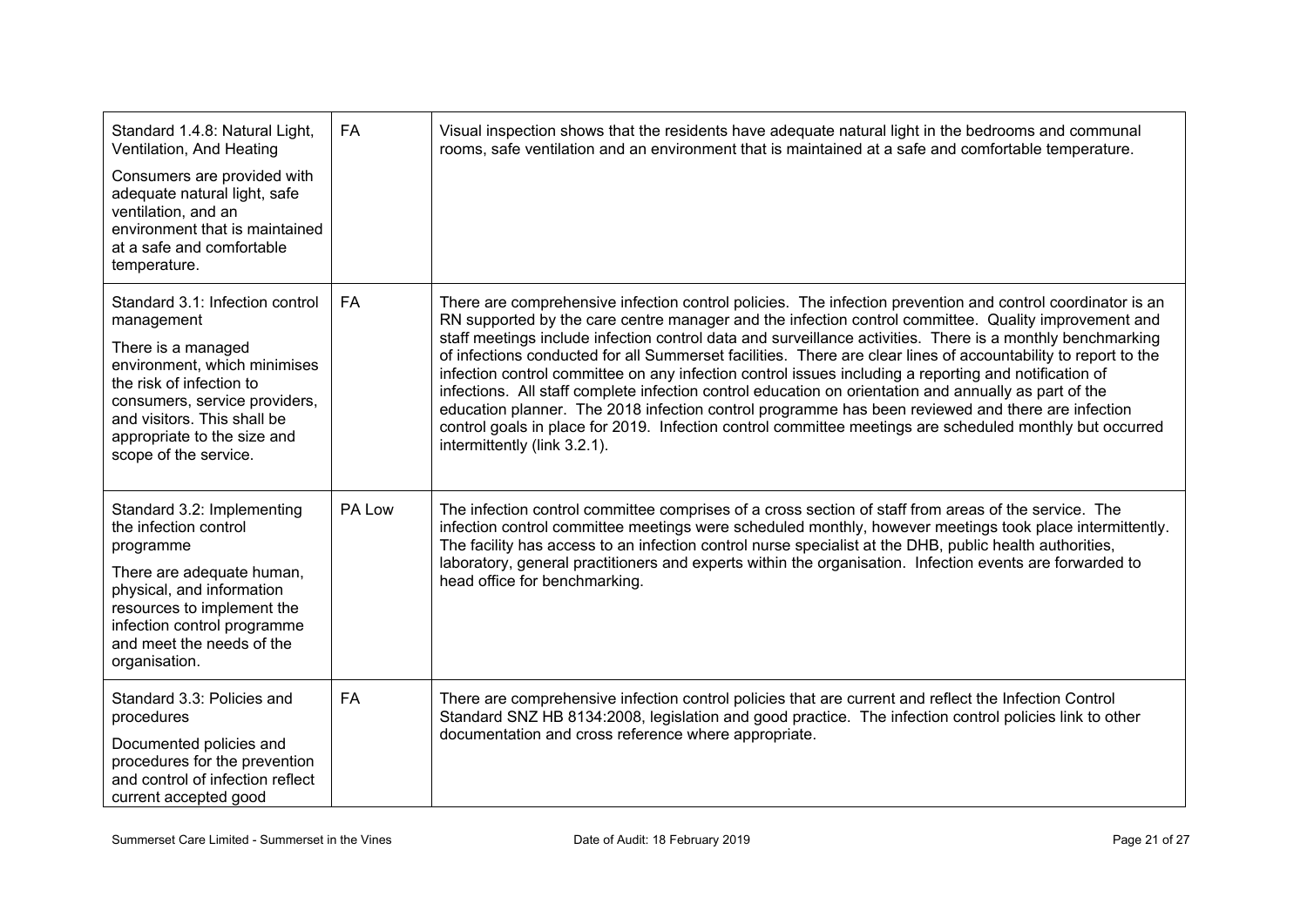| practice and relevant<br>legislative requirements and<br>are readily available and are<br>implemented in the<br>organisation. These policies<br>and procedures are practical,<br>safe, and appropriate/suitable<br>for the type of service<br>provided. |           |                                                                                                                                                                                                                                                                                                                                                                                                                                                                                                                                                                                                                                                         |
|---------------------------------------------------------------------------------------------------------------------------------------------------------------------------------------------------------------------------------------------------------|-----------|---------------------------------------------------------------------------------------------------------------------------------------------------------------------------------------------------------------------------------------------------------------------------------------------------------------------------------------------------------------------------------------------------------------------------------------------------------------------------------------------------------------------------------------------------------------------------------------------------------------------------------------------------------|
| Standard 3.4: Education<br>The organisation provides<br>relevant education on infection<br>control to all service providers,<br>support staff, and consumers.                                                                                           | <b>FA</b> | The infection prevention and control coordinator and the care centre manager are responsible for<br>coordinating and providing education and training to staff. Ongoing training occurs annually as part of the<br>training calendar and resident education occurs as part of providing daily cares. Care plans included<br>infection prevention and control interventions as appropriate. Staff received training related to infection<br>control and prevention, hand hygiene and outbreak management in 2018.                                                                                                                                        |
| Standard 3.5: Surveillance<br>Surveillance for infection is<br>carried out in accordance with<br>agreed objectives, priorities,<br>and methods that have been<br>specified in the infection<br>control programme.                                       | <b>FA</b> | There is a policy describing surveillance methodology for monitoring of infections. Surveillance programme<br>is implemented and is appropriate to the size and complexity of the facility. Infection events are entered<br>into the electronic patient management system and extracted monthly onto the share point electronic<br>system. The infection prevention and control coordinator provide infection control data, trends and relevant<br>information to the infection control committee and clinical/quality meetings. There is also a quality initiative<br>in place with the aim of reducing urinary infections. This is currently ongoing. |
| Standard 2.1.1: Restraint<br>minimisation<br>Services demonstrate that the<br>use of restraint is actively<br>minimised.                                                                                                                                | <b>FA</b> | There are policies around restraints and enablers. The service currently has eight residents assessed as<br>requiring the use of restraint (three bedrails and five lapbelts) and five requiring an enabler (bedrails). The<br>care plans are up to date and provide the basis of factual information in assessing the risks of safety and<br>the need for restraint. Ongoing consultation with the resident and family/whanau is also identified.<br>Residents voluntarily request and consent to enabler use. Staff receive training around restraint<br>minimisation that last occurred in September 2018.                                           |
| Standard 2.2.1: Restraint<br>approval and processes<br>Services maintain a process                                                                                                                                                                      | FA        | A restraint approval process and a job description for the restraint coordinator are in place. The restraint<br>coordinator role is delegated to an RN. All staff are required to attend restraint minimisation training<br>annually.                                                                                                                                                                                                                                                                                                                                                                                                                   |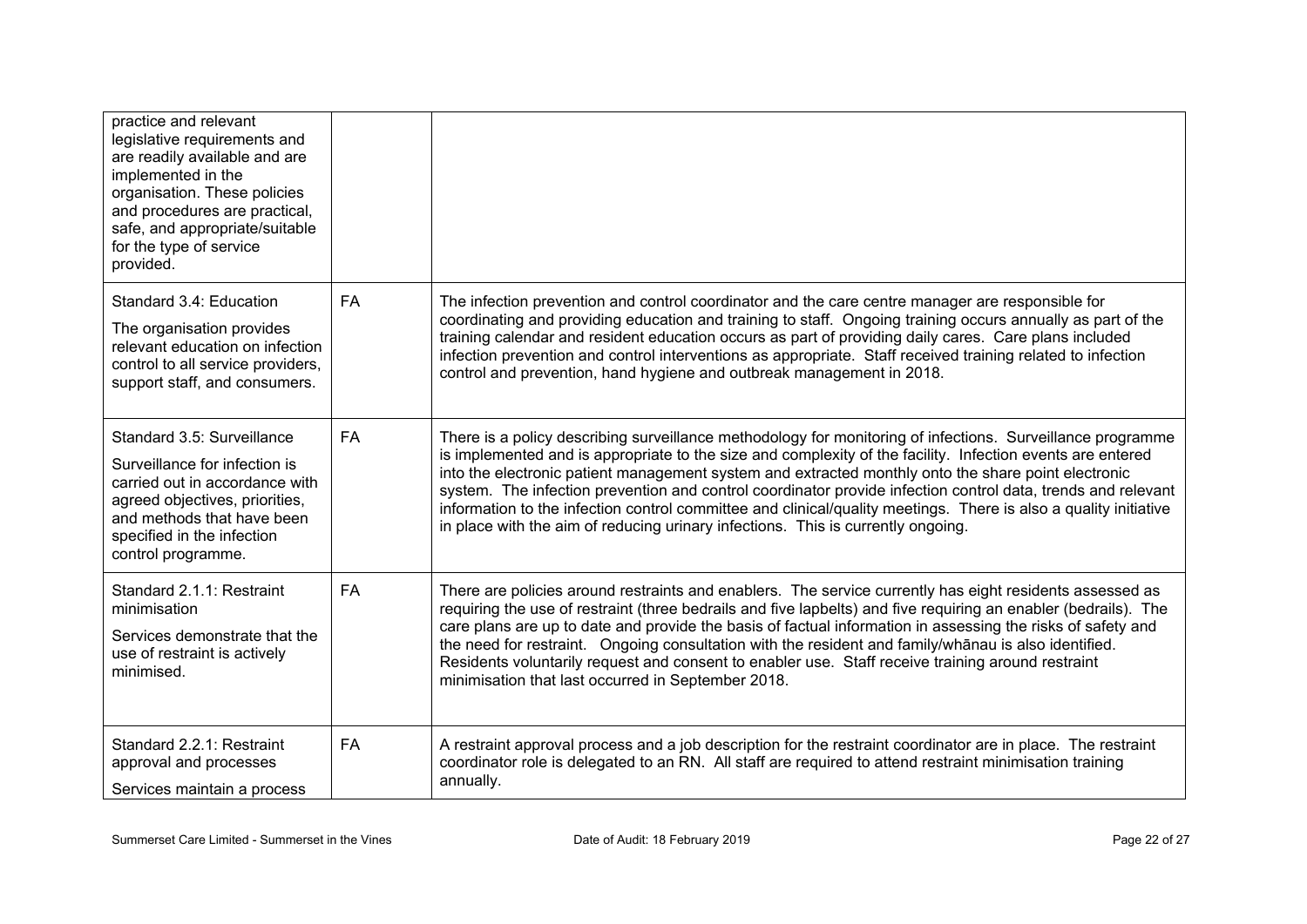| for determining approval of all<br>types of restraint used,<br>restraint processes (including<br>policy and procedure),<br>duration of restraint, and<br>ongoing education on restraint<br>use and this process is made<br>known to service providers<br>and others. |           |                                                                                                                                                                                                                                                                                                                                                                                                                                                                                                                                                   |
|----------------------------------------------------------------------------------------------------------------------------------------------------------------------------------------------------------------------------------------------------------------------|-----------|---------------------------------------------------------------------------------------------------------------------------------------------------------------------------------------------------------------------------------------------------------------------------------------------------------------------------------------------------------------------------------------------------------------------------------------------------------------------------------------------------------------------------------------------------|
| Standard 2.2.2: Assessment<br>Services shall ensure rigorous<br>assessment of consumers is<br>undertaken, where indicated,<br>in relation to use of restraint.                                                                                                       | <b>FA</b> | Only registered nursing staff can assess the need for restraint. Restraint assessments are based on<br>information in the resident's care plan, discussions with the resident and family and observations by staff.<br>A restraint assessment tool meets the requirements of the standard. Three resident files where restraint<br>was being used were reviewed. The files included a restraint assessment and consent form that was<br>signed by the resident's family. The completed assessment considered those listed in $2.2.2.1$ (a) - (h). |
| Standard 2.2.3: Safe Restraint<br><b>Use</b><br>Services use restraint safely                                                                                                                                                                                        | <b>FA</b> | A restraint register is in place. The register identifies the residents that are using a restraint, and the<br>type(s) of restraint used. The restraint assessment identified that restraint is being used only as a last<br>resort. The restraint assessment and ongoing evaluation of restraint use process includes reviewing the<br>frequency of monitoring residents while on restraint. Monitoring forms are completed when the restraint is<br>put on and when it is taken off.                                                            |
| Standard 2.2.4: Evaluation<br>Services evaluate all episodes<br>of restraint.                                                                                                                                                                                        | FA        | The restraint evaluation includes the areas identified in $2.2.4.1$ (a) – (k). Restraint use is reviewed monthly<br>during the quality improvement meetings. The review process includes discussing whether continued use<br>of restraint is indicated.                                                                                                                                                                                                                                                                                           |
| Standard 2.2.5: Restraint<br>Monitoring and Quality Review<br>Services demonstrate the<br>monitoring and quality review<br>of their use of restraint.                                                                                                                | <b>FA</b> | The restraint programme, including reviewing policies and procedures and staff education is evaluated<br>annually by the national quality manager.                                                                                                                                                                                                                                                                                                                                                                                                |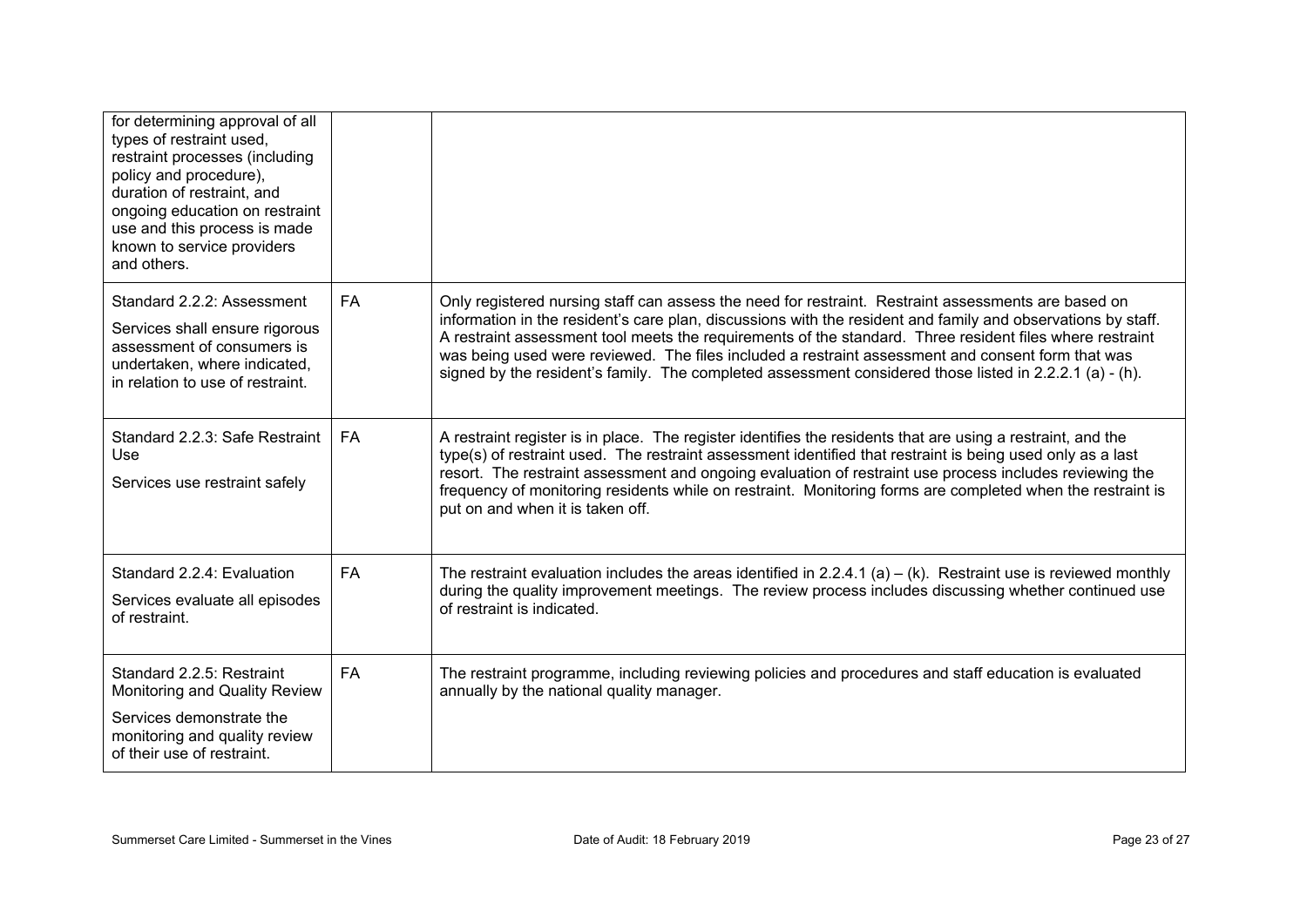### **Specific results for criterion where corrective actions are required**

Where a standard is rated partially attained (PA) or unattained (UA) specific corrective actions are recorded under the relevant criteria for the standard. The following table contains the criterion where corrective actions have been recorded.

Criterion can be linked to the relevant standard by looking at the code. For example, a Criterion 1.1.1.1: Service providers demonstrate knowledge and understanding of consumer rights and obligations, and incorporate them as part of their everyday practice relates to Standard 1.1.1: Consumer Rights During Service Delivery in Outcome 1.1: Consumer Rights.

If there is a message "no data to display" instead of a table, then no corrective actions were required as a result of this audit.

| <b>Criterion with desired</b><br>outcome                                                                                                                                                                             | <b>Attainment</b><br>Rating | <b>Audit Evidence</b>                                                                                                                                                                                                                                                                                                                                                                                                                                                                                                                                                                                                                                                                                                                                                                                                                                                                                        | <b>Audit Finding</b>                                                                                                                      | <b>Corrective</b><br>action<br>required and<br>timeframe<br>for<br>completion<br>(days)                                                                   |
|----------------------------------------------------------------------------------------------------------------------------------------------------------------------------------------------------------------------|-----------------------------|--------------------------------------------------------------------------------------------------------------------------------------------------------------------------------------------------------------------------------------------------------------------------------------------------------------------------------------------------------------------------------------------------------------------------------------------------------------------------------------------------------------------------------------------------------------------------------------------------------------------------------------------------------------------------------------------------------------------------------------------------------------------------------------------------------------------------------------------------------------------------------------------------------------|-------------------------------------------------------------------------------------------------------------------------------------------|-----------------------------------------------------------------------------------------------------------------------------------------------------------|
| Criterion 1.3.3.3<br>Each stage of service<br>provision (assessment,<br>planning, provision,<br>evaluation, review, and<br>exit) is provided within<br>time frames that safely<br>meet the needs of the<br>consumer. | PA Low                      | Seven resident records were reviewed (three rest home and<br>four hospital). All initial assessments and care plans were<br>completed within 24 hours entry to the service. Four<br>residents were recent admissions (two rest home and two<br>hospital) and care plan evaluations were not due. One rest<br>home and one hospital residents' records showed that care<br>pan evaluations were not completed six monthly. The<br>remaining file had six monthly care plan evaluations<br>completed within identified timeframes.<br>InterRAI assessments were also not always completed within<br>21 days of entry to the service (two rest home and two<br>hospital residents). Six monthly interRAI assessments were<br>completed in a timely manner and four residents were new<br>admissions, therefore they were not due. Four residents'<br>records showed that (two rest home and two hospital) long- | InterRAI assessments, long-<br>term care plans and care plan<br>evaluations were not always<br>completed within identified<br>timeframes. | Ensure that<br>interRAI<br>assessments.<br>care plans<br>and care plan<br>evaluations<br>are<br>completed<br>within<br>required<br>timeframes.<br>90 days |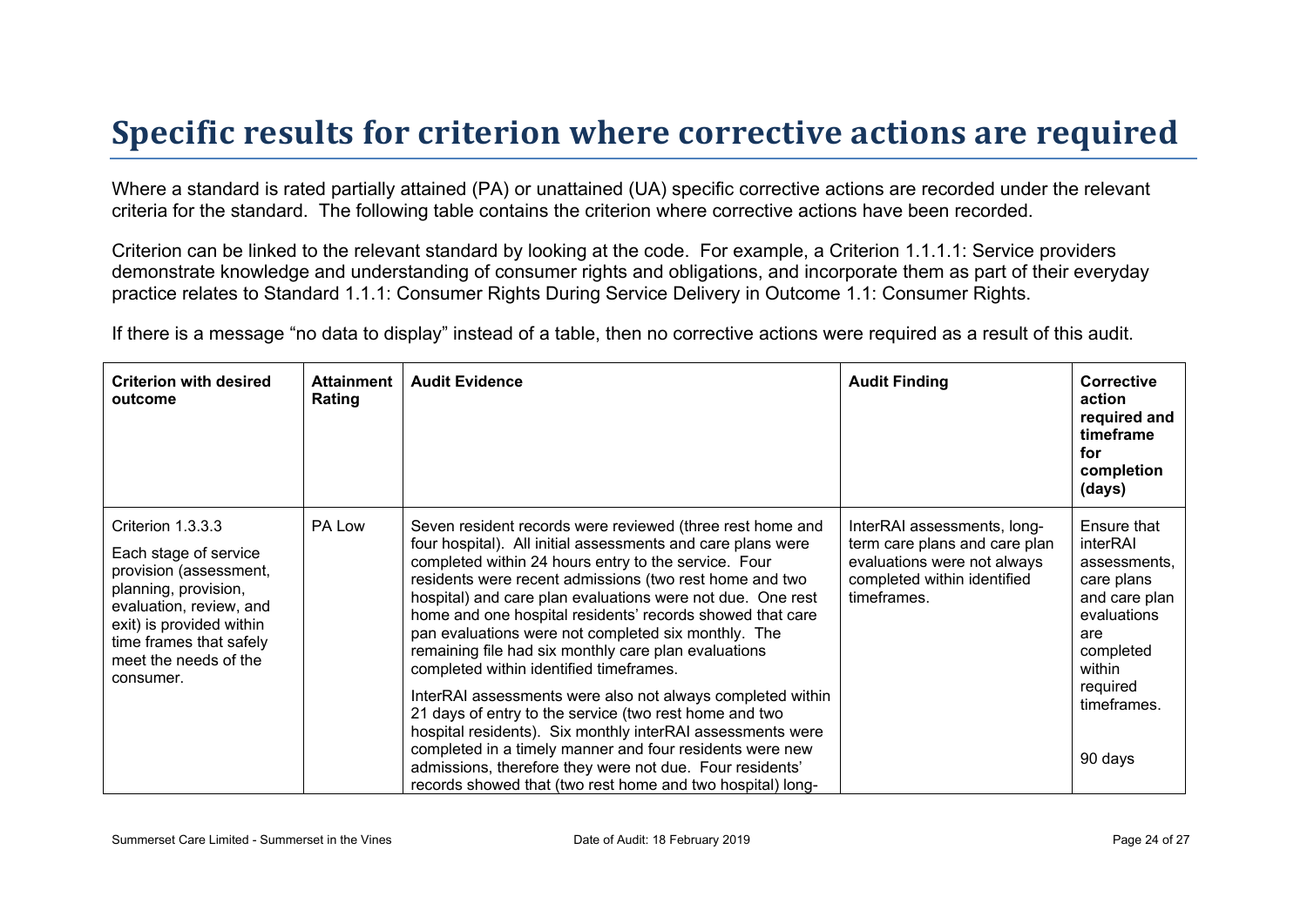|                                                                                                                                                                                                                                           |        | term care plans were developed after 21 days. The time gap<br>varied between seven days to two months.                                                                                                                                                                                                                                                                                                                                                                                                                                                                                                                                                                                                                                                                                  |                                                                                                                                                                                                                                                                                           |                                                                                                                   |
|-------------------------------------------------------------------------------------------------------------------------------------------------------------------------------------------------------------------------------------------|--------|-----------------------------------------------------------------------------------------------------------------------------------------------------------------------------------------------------------------------------------------------------------------------------------------------------------------------------------------------------------------------------------------------------------------------------------------------------------------------------------------------------------------------------------------------------------------------------------------------------------------------------------------------------------------------------------------------------------------------------------------------------------------------------------------|-------------------------------------------------------------------------------------------------------------------------------------------------------------------------------------------------------------------------------------------------------------------------------------------|-------------------------------------------------------------------------------------------------------------------|
| Criterion 1.4.2.1<br>All buildings, plant, and<br>equipment comply with<br>legislation.                                                                                                                                                   | PA Low | The building has a current building warrant of fitness that<br>expires on 26 February 2020. There is a full-time property<br>manager and a part time maintenance person who<br>undertakes property management and gardening services.<br>There are also a number of contractors who provide<br>maintenance services.<br>Planned and reactive maintenance systems are in place and<br>maintenance requests are generated through the Sway<br>(Summerset way) on-line system (property services<br>requests). All electrical equipment has been tested and<br>tagged. Clinical equipment has had functional<br>checks/calibration annually. Hot water temperatures have<br>been tested and recorded monthly but a number of readings<br>in resident's rooms were over 45 degrees Celsius. | Hot water monitoring occurs.<br>Review of hot water recording<br>in residents' rooms showed<br>fluctuation of temperatures<br>between 46 to 50 degrees<br>Celsius, but there was no<br>documented follow-up<br>ensuring that the hot water is<br>maintained within 45 degrees<br>Celsius. | Ensure that<br>hot water<br>temperature<br>at tap is<br>maintained<br>around 45<br>degrees<br>Celsius.<br>60 days |
| Criterion 1.4.7.1<br>Service providers receive<br>appropriate information,<br>training, and equipment to<br>respond to identified<br>emergency and security<br>situations. This shall<br>include fire safety and<br>emergency procedures. | PA Low | Fire safety and emergency management training is provided<br>to staff. There is appropriate equipment to respond to a fire<br>and other clinical emergencies. Equipment was maintained<br>by the external contractors. There is at least one staff on<br>duty who has a current first aid certificate, however staff who<br>facilitate outings do not have a first aid certificate.                                                                                                                                                                                                                                                                                                                                                                                                     | Activities staff and caregivers<br>who facilitate outings do not<br>have a current first aid<br>certificate.                                                                                                                                                                              | Ensure that<br>staff who<br>facilitate<br>outings have<br>a current first<br>aid certificate.<br>90 days          |
| Criterion 3.2.1<br>The infection control<br>team/personnel and/or<br>committee shall comprise,<br>or have access to,<br>persons with the range of                                                                                         | PA Low | The infection control committee comprises of a cross section<br>of staff from areas of the service. The infection control<br>committee meetings were scheduled monthly, but meetings<br>took place intermittently. The infection prevention and<br>control coordinator is new in her role and supported by the<br>care centre manager who had infection prevention and                                                                                                                                                                                                                                                                                                                                                                                                                  | Infection control meetings are<br>scheduled monthly but<br>meetings occurred<br>intermittently. There were no<br>meetings between May to<br>October 2018 due to lack of                                                                                                                   | Ensure that<br>infection<br>control<br>meetings<br>take place as<br>scheduled.                                    |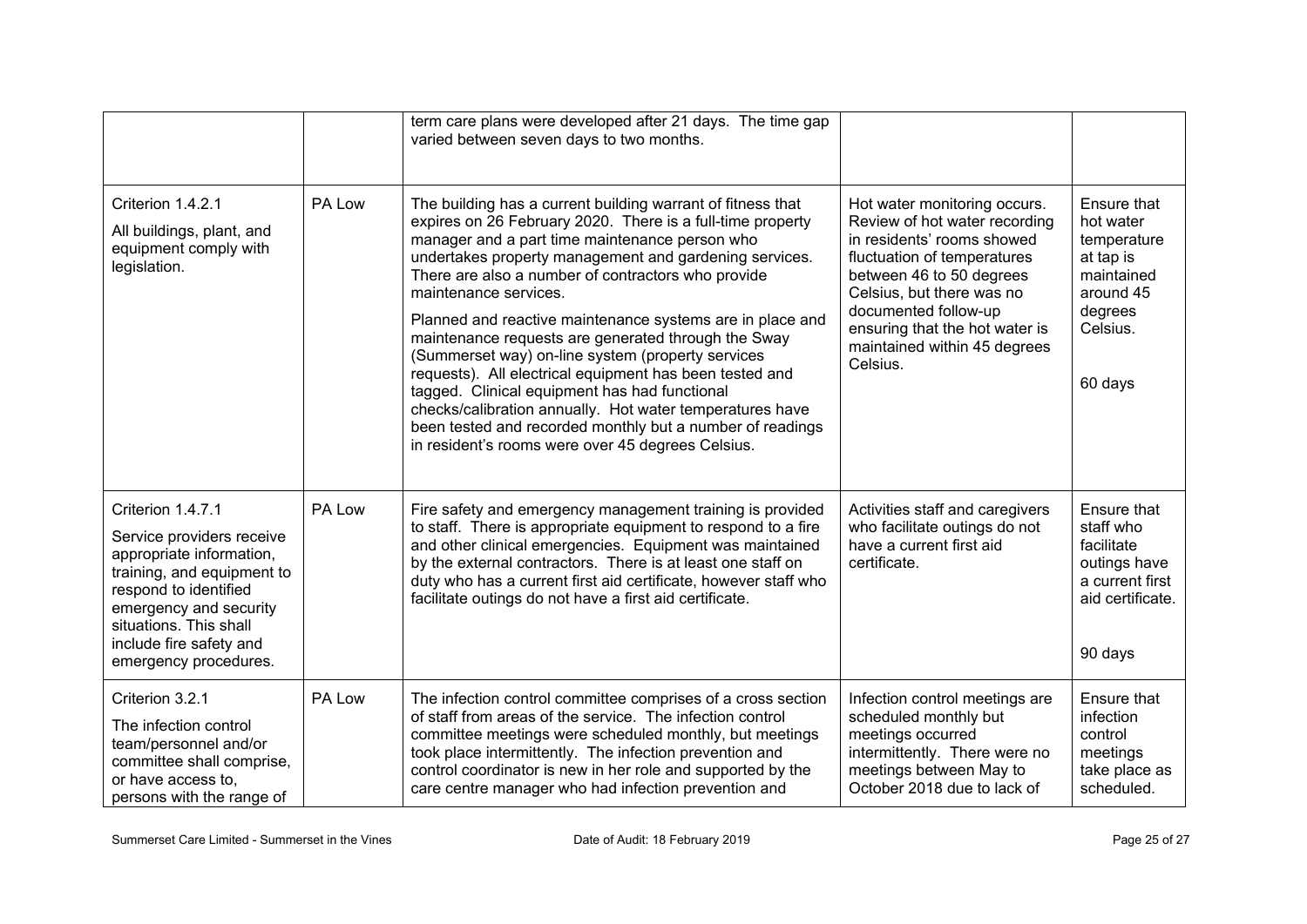| skills, expertise, and   | control advisory role in her previous employment. The         | quorum (staff availability). |         |
|--------------------------|---------------------------------------------------------------|------------------------------|---------|
| resources necessary to   | infection prevention and control coordinator completed online |                              |         |
| achieve the requirements | training.                                                     |                              | 90 days |
| of this Standard.        |                                                               |                              |         |
|                          |                                                               |                              |         |